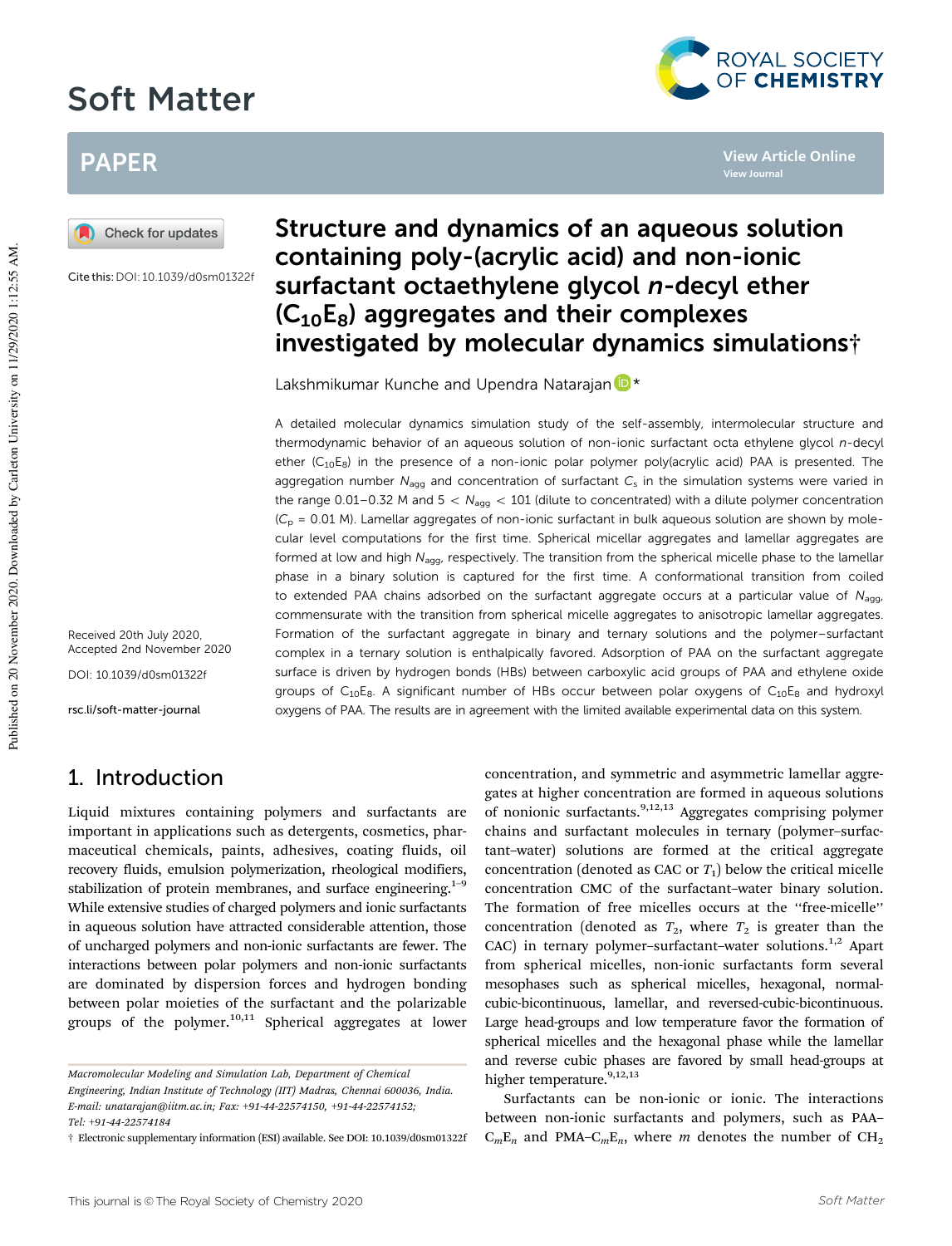groups  $(C)$  present in the aliphatic part and *n* denotes the number of ethylene oxide (EO) groups in the hydrophilic part (E), have been investigated by experimental techniques such as fluorescence quenching, $14,15$  surface tension measurements, $11,15-17$ calorimetry,<sup>18</sup> dye solubilization,<sup>15</sup> and viscometry.<sup>15,17</sup> The surface tension of an aqueous solution reduces with an increase in the surfactant concentration up to a critical concentration value, beyond which it remains constant.<sup>1,3,4</sup> The hydrophobic  $CH<sub>2</sub>$ groups present in the alkyl part of the surfactant are responsible for the reduction in the excess free energy of the water surface, thereby reducing the surface tension. Measurements of the surface tension of an aqueous solution of a surfactant by tensiometry $16,18$ provide an easy method to determine the CMC as well as the area per surfactant molecule at the CMC. However, the necessary information on  $T_1$  and  $T_2$  in polymer–surfactant–water solutions can be provided only by calorimetry<sup>18</sup> and spectrofluorometric measurements.<sup>17</sup>

The intermolecular interactions between anionic polyelectrolyte poly(acrylic acid) PAA and  $C_mE_n$  type non-ionic surfactants in aqueous solution are sensitive to  $pH.$ <sup>11,16,17,20</sup> At low pH, PAA is neutral (acidic) as all carboxylic acid groups are protonated. At higher  $pH > 3.25$  the PAA chains are converted to anionic species by deprotonation of COOH groups, which results in enhancement of the hydrogen bonding between the polymer and the surfactant and between the polymer and water. Surfactants containing a longer hydrophilic (EO) part tend to interact strongly with anionic polymers such as PAA.<sup>11</sup> For pH  $> 5$  the interaction between the polymer and the surfactant is reduced due to significant electrostatic repulsion between carboxylate groups of the polymer and EO groups of the surfactant. $^{20}$  The pH range for strong favorable polymer–surfactant intermolecular association in the case of PAA– $C_{12}E_8$  aqueous solution is 3–5.<sup>16</sup> The values of the critical concentrations CAC and CMC decrease with an increase in the length  $m$  of the hydrophobic alkyl chain.<sup>16</sup> Experimental studies<sup>16</sup> of surfactant series C<sub>m</sub>E<sub>8</sub> ( $m = 10, 12, 14$ ) have shown that the surfactant having a longer tail shows a lower value of the CMC and CAC. In the surfactant series having the same length of the hydrophobic tail but different hydrophilic lengths, the value of  $T_1$  is the same but the value of  $T_2$  is lower for a surfactant having a longer hydrophilic part. $17$  Interestingly, experimental studies $^{21}$  involving a comparison between poly(acrylic acid) PAA and poly(methacrylic acid) PMA with  $C_{12}E_6$  and  $C_{12}E_8$  surfactants have shown that  $T_1 > \text{CMC}$  in the case of PMA whereas  $T_1 <$  CMC for PAA. The influence of the polymer molecular weight on the strength of the polymer– surfactant interaction has been investigated specifically by an extensive study taking the example of  $PAA-C_8E_5$ -water solution.<sup>19</sup> The value of  $T_1$  is independent of the polymer molecular weight  $T_1$ , whereas the free-micelle concentration  $T_2$  is less for a solution containing a polymer of lower molecular weight (  $<$  1  $\times$  10 $^{5}$  Da) and remains constant beyond 1  $\times$  10 $^{5}$  Da. The cloud point temperature of the solution increases with the number of EO groups.<sup>22</sup>

Surfactants self-assemble to form structured aggregates to avoid thermodynamically unfavorable intermolecular contacts in aqueous solution.<sup>23-26</sup> The hydrophobic  $CH_2$  of the alkyl tail increases the excess free energy of the water surface, thereby reducing the surface tension.<sup>24</sup> The intra-micellar structure of ionic surfactants in aqueous solution has been studied extensively using molecular dynamics simulations.<sup>27-37</sup> Molecular simulation studies of surfactant aggregates and surfactant assemblies at interfaces and of polymer–surfactant self-assembly in solution using atomistic scale, coarse-grained, and dissipative particle dynamics have been reviewed and summarized.<sup>29</sup> Different micelle morphologies such as bottle brushes, swollen cages and necklace formations<sup>30</sup> have been shown by Dissipative Particle Dynamics (DPD) simulations of model surfactants in solution.

The seminal model of Nagarajan and Ruckenstein $38-40$ based on molecular theory provides the free-energy of aggregation and size distribution of aggregates of ionic and non-ionic surfactant molecules in aqueous solution. The prediction of the CMC, shape and size of micelles of model ionic and nonionic surfactants in solution is possible using the molecular theory model.<sup>39</sup> The necklace-model of polymer–surfactant complexes and the statistical thermodynamics approach $41-44$  are useful for the prediction of the critical aggregate concentration, the number of micelles bound to a polymer chain, the aggregation number of micelles bound to a polymer chain, the average distance between micelles in solution, and the mean-squared end-to-end distance of the polymer–surfactant complex aggregates.  $\real^{43}$ 

In most of the previous atomistic simulation studies of surfactants involving explicit chemistry (*i.e.* real chemical systems)<sup>31,45,47</sup> the initial configurations of surfactant molecules were taken as the loosely packed pre-assembled micelle form, as these preassembled micelles require less computational time to equilibrate to the final aggregate. However, the use of pre-assembled micelles is not an appropriate way to study new systems or to unequivocally establish the formation of aggregates. The only available atomistic simulation studies on the structure of aggregates of non-ionic surfactants in aqueous solution are those using the pre-assembled micelle approach.<sup>31,45,47</sup> To our knowledge, no studies are available on realistic explicit chemistry based models of aqueous solutions of water soluble polymers and non-ionic surfactants which have looked at structural, dynamic and thermodynamic properties. Despite current understanding of polymer–surfactant mixtures in solution obtained from experimental studies, the structural characterization and behavioral aspects of polymer–surfactant aggregates at the molecular and mesoscale are lacking. For systems in which either or both the polymer and surfactant are ionic  $(i.e.$  charged), atomistic scale molecular dynamics simulations $45-47$  have provided molecular insights into the structure of the micelle core, polymer adsorption on the micelle surface, the penetration of water inside the hydrocarbon core, and the shape of the micelle. To the best of our knowledge, there are no existing studies of atomistic molecular simulations of aqueous solutions of water soluble polymers and non-ionic surfactants in the literature.

We present an atomistic and molecular simulation study of a realistic aqueous solution of explicit chemistry containing a non-ionic polar polymer, a non-ionic surfactant and water,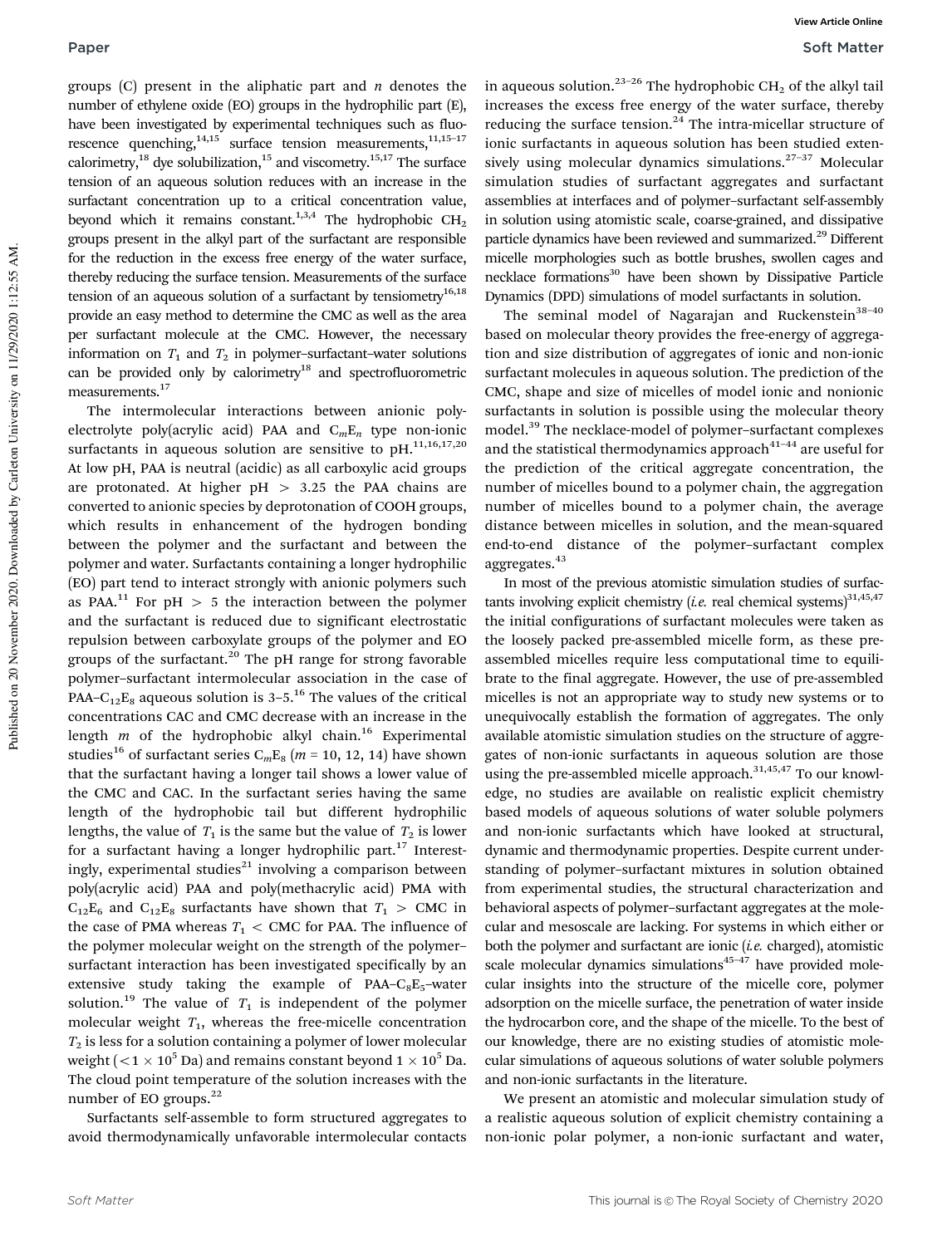looking at the effect of the aggregation number and surfactant concentration on the intermolecular structure and thermodynamics of aggregation and the polymer–surfactant complex. This is also the first computational study which shows formation of lamellar surfactant aggregates of non-ionic surfactants in bulk aqueous solution and the key aspects of the structural behavior of such aggregates. This study, for the first time, shows the existence of a new transition (at a concentration or aggregation number) of the aggregate morphology, in going from a spherical micelle to a lamellar one, for systems consisting of non-ionic surfactants in binary (surfactant–water) and ternary (polymer, surfactant, and water) solutions. A new conformational transition of the polymer chains adsorbed on the surfactant micelle surface, which occurs at a particular aggregation number of the surfactant micelle, is observed for the first time in an aqueous solution containing a non-ionic polar polymer. It is difficult to probe such a transition via experiments. This transition is seen in the radius-of-gyration as well as in the thermodynamic contribution of the conformational changes of the polymer chain upon adsorption on the surfactant micelle.

The system studied in this work is the polycarboxylate type polar acidic polymer poly(acrylic acid) and the non-ionic surfactant octaethylene glycol *n*-octyl ether  $C_{10}E_8$ , over a wide range of surfactant concentration and aggregation number. Being a unique simulation study of atomistic explicit chemistry, this study brings out details not put forth by the earlier few DPD and MC studies in the literature. Several molecular aspects of the behavior of such a solution not easily obtained via experiments are brought out by this study. The initial arrangement of the surfactant molecules inside the simulation box is completely random, which makes our study more appropriate as compared to previous studies. The concentration of surfactant was varied from low to high in order to capture the different morphologies of the surfactant aggregates and polymer–surfactant complexes in aqueous solution. Multiple independent MD trajectories of sufficiently long times obtained from different starting conformations were used to sample the polymer conformations upon adsorption on the surfactant aggregate, by successfully sampling the configurational space. The structure of the morphologies is analyzed in detail using radial distribution functions, density profiles, and the solvent accessible surface area. The solvation thermodynamic properties of the binary system and ternary system are described by calculation of the enthalpy of solvation, aggregate formation and specific interactions, in binary and ternary solutions. The hydrogen bonding between the polymer and surfactant molecules is analyzed. Computational details of this study are given in the methodology section. The results and discussion section includes structural aspects of the surfactant aggregates and polymer chains and of the polymer–surfactant aggregates, and an analysis of the intermolecular structure through radial distribution functions, shape factor analysis, density profiles, hydrogen bonding, surface area analysis, and the chain conformations and chain dimensions of the polymer. The results are compared with experimental data. The final section provides a summary of the key conclusions of this study.

## 2. Methodology and computational details

#### 2.1. Force-field and chain structure parameters

The distribution of surfactant molecules, polymer chains and water molecules was spatially uniform with random orientation and conformations for the initial configuration of the systems. The use of random configurations and spatial arrangement of molecules in the initial configuration for the MD runs bears the disadvantage that it takes a longer computational time to equilibrate, but provides realistic sampling as compared to the pre-assembled configurations $31,45,47$  used in previous studies.

Potential energy minimization and MD simulations in the NVT and NPT ensembles were carried out using GROMACS version 4.0.7,<sup>48</sup> with the GROMOS 45a3 generic force-field (Fig. 1).<sup>49</sup> The aliphatic CH<sub>2</sub> and CH groups in the PAA chain and the  $C_{10}E_8$  surfactant chains were treated as united atoms and the rest were treated explicitly. Reports in the literature have shown that the implementation of the GROMOS96 45A3 force-field gives a good agreement of the values of thermodynamic properties with experiments for hydrocarbons, poly- (acrylic acid),  $45,49,50$  and PEO. $47$  The use of the GROMOS96 45A3 force-field also gives the correct hydrogen bonding of carboxylic acid polymers such as PAA and PMA in aqueous solution. $51-56$ The GROMOS96 generic force-field is appropriate for molecular dynamics simulations of polar polymers and certain polyelectrolytes in aqueous solution.50,57,58 Previous simulation studies in which the GROMOS96 45A3 force-field was used have shown results in good agreement with results obtained from experimental studies for the adsorption of non-ionic and ionic PAA on DTAC cationic surfactant micelles<sup>45</sup> and for polyethylene oxide–SDS complexation.<sup>47</sup> Therefore, the GRO-MOS96 45a3 force-field was chosen for carrying out the simulations in this study. The force-field parameters of PAA and the  $C_{10}E_8$  surfactant are provided in Tables 3S and 4S, respectively, in the ESI.† The initial configurations of surfactants and polymer chains with random torsion angles along the backbone were generated using the Material Studio Visualizer interface.<sup>59</sup>

The torsion angle potential about the aliphatic backbone bonds in the polymer and surfactant was described by the



Fig. 1 (a) Chemical structure of  $C_{10}E_8$ . (b) Chemical structure of  $C_{10}E_8$ with the atom description. (c) Repeat unit of PAA. \* refers to chiral carbon.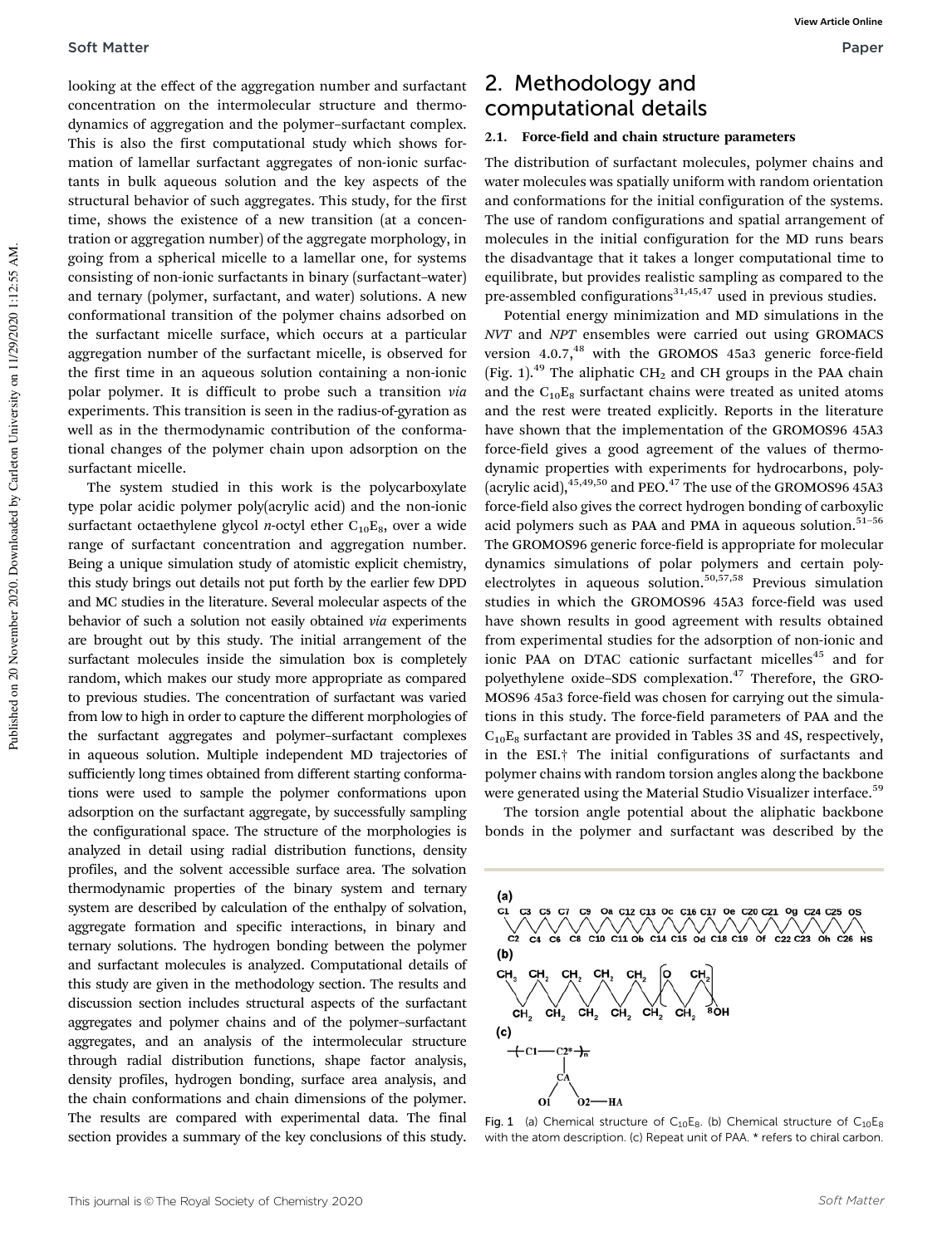Ryckaert-Bellemans functional form.<sup>60</sup> The van der Waals dispersion interactions and electrostatic interactions were modeled using the 6-12 Lennard-Jones potential function and the Reaction Field method, $61$  respectively. The dielectric constant of the solution was kept constant and equal to 80 for all the systems in this study.

First, a polyethylene oxide (PEO) chain of 12 repeat units was simulated in aqueous solution at a temperature of 300 K and pressure of 1 bar. The value of  $\langle R_{\rm g} \rangle$  of this PEO chain obtained using the GROMOS96 45a3 force-field is 0.76 nm, in agreement with results from experiments as well as previous simulation studies performed under the same conditions.<sup>47,62</sup> This validated the use of the GROMOS96 45a3 force-field for simulations of PEO based surfactants in aqueous solution. The partial charges for oxygen atoms and the neighboring carbon atoms present in the polar EO group of the surfactant molecules were taken from a previous study of PEO chains in water.<sup>47</sup> A partial charge of  $-0.5e$ was taken on this oxygen atom and 0.25e was taken for carbon atoms bonded to this oxygen atom.

#### 2.2. Simulations of a binary solution:  $C_{10}E_8$ -water

The system specifications and simulation parameters are given in Tables 1 and 2. The concentration of surfactant molecules in the periodic simulation box was varied from 0.016 mol  $l^{-1}$  to 0.32 mol  $1^{-1}$ , which is higher than the range 8  $\times$  10<sup>-5</sup> to

 $10^{-2}$  mol  $l^{-1}$  used in experiments in bulk solution.<sup>16</sup> The edge length of the periodic cubic simulation box was fixed at 8 nm for systems containing up to 53 molecules (*i.e.*  $N_{\text{a}gg} \leq 53$ ,  $C_s \leq 0.17$  mol  $l^{-1}$ ) and an edge length of 10 nm was used for systems containing 61 to 101 molecules (*i.e.* 61  $\leq$  N<sub>agg</sub>  $\leq$  101 or 0.19 mol  $l^{-1} < C_s < 0.32$  mol  $l^{-1}$ ). The aggregation number  $N_{\text{a}gg}$  is the number of surfactant molecules present in an aggregate. In order to observe the possibility of multiple micelles, the simulations were also carried out in a larger box of edge length 13 nm, as multiple micelles did not form in 8 nm and 10 nm boxes. Even in simulations of 101 molecules carried out in a 13 nm box a single lamellar aggregate is observed.

The simulation box was solvated with water molecules at each value of  $C_{\rm s}$ . The SPC water model, a standard model for bulk water at ambient temperature, accepted for description of aqueous systems, was used in this study. $63-65$  Studies<sup>66</sup> have shown that the SPC model can be successfully used for simulations of solutes in water in agreement with experimental results. The SPC water model is an accepted water model for use in simulations of synthetic polar polymers in aqueous solution.<sup>50,67,68</sup> A comparison was made of the conformational properties of fully-ionized PAA chains in water, as obtained using different combinations of force fields and water models, in a recent MD simulation study of PAA in aqueous solution.<sup>69</sup> The conclusion from that study was that the use of the GAFF

| <b>Table 1</b> Specifications of the systems              |                  |               |                |                          |                                  |                         |                           |  |
|-----------------------------------------------------------|------------------|---------------|----------------|--------------------------|----------------------------------|-------------------------|---------------------------|--|
| $C_{\rm s}$<br>$\left(\text{gmol}\; \text{l}^{-1}\right)$ | Box size<br>(nm) | $N_{\rm agg}$ | Runs           | Time<br>$(ns)$ $t_{run}$ | Time<br>$(ns)$ $t_{\text{samp}}$ | Time<br>$(ns)$ $t_{eq}$ | No. of water<br>molecules |  |
| 0.016                                                     | 8                | 5             | 2              | 70                       | $60 - 70$                        | $55 - 70$               | 16863                     |  |
| 0.042                                                     | 8                | 13            | 2              | 60                       | $50 - 60$                        | $45 - 60$               | 16598                     |  |
| 0.068                                                     | 8                | 21            | $\overline{2}$ | 60                       | $50 - 60$                        | $45 - 60$               | 16350                     |  |
| 0.094                                                     | 8                | 29            | 2              | 60                       | $50 - 60$                        | $45 - 60$               | 16083                     |  |
| 0.12                                                      | 8                | 37            | 2              | 60                       | $50 - 60$                        | $45 - 60$               | 15832                     |  |
| 0.14                                                      | 8                | 45            | $\overline{2}$ | 60                       | $50 - 60$                        | $45 - 60$               | 15574                     |  |
| 0.17                                                      | 8                | 53            | $\overline{2}$ | 60                       | $50 - 60$                        | $45 - 60$               | 15324                     |  |
| 0.19                                                      | 10               | 61            | 2              | 60                       | $50 - 60$                        | $45 - 60$               | 31 172                    |  |
| 0.22                                                      | 10               | 69            | 2              | 60                       | $50 - 60$                        | $45 - 60$               | 30 906                    |  |
| 0.25                                                      | 10               | 77            | 2              | 60                       | $50 - 60$                        | $45 - 60$               | 30 645                    |  |
| 0.27                                                      | 10               | 85            | 2              | 40                       | $35 - 40$                        | $30 - 40$               | 30387                     |  |
| 0.30                                                      | 10               | 93            | 2              | 60                       | $50 - 60$                        | $45 - 60$               | 30134                     |  |
| 0.32                                                      | 10               | 101           | 2              | 60                       | $50 - 60$                        | $45 - 60$               | 29882                     |  |

|  |  |  | Table 2 Simulation, equilibration and sampling times at various concentrations |
|--|--|--|--------------------------------------------------------------------------------|
|  |  |  |                                                                                |

| $C_{\rm s}$ (gmol $l^{-1}$ ) | No. of MD runs per system | Simulation time (ns) | Sampling time (ns) | Equilibration time (ns) |
|------------------------------|---------------------------|----------------------|--------------------|-------------------------|
| 0.016                        | 2                         | 70                   | $60 - 70$          | $55 - 70$               |
| 0.042                        |                           | 60                   | $50 - 60$          | $45 - 60$               |
| 0.068                        | റ                         | 60                   | $50 - 60$          | $45 - 60$               |
| 0.094                        | 2                         | 60                   | $50 - 60$          | $45 - 60$               |
| 0.12                         | 2                         | 60                   | $50 - 60$          | $45 - 60$               |
| 0.14                         | 2                         | 60                   | $50 - 60$          | $45 - 60$               |
| 0.17                         | 2                         | 60                   | $50 - 60$          | $45 - 60$               |
| 0.19                         | 2                         | 60                   | $50 - 60$          | $45 - 60$               |
| 0.22                         | 2                         | 60                   | $50 - 60$          | $45 - 60$               |
| 0.25                         | 2                         | 60                   | $50 - 60$          | $45 - 60$               |
| 0.27                         |                           | 40                   | $35 - 40$          | $30 - 40$               |
| 0.30                         | 2                         | 60                   | $50 - 60$          | $45 - 60$               |
| 0.32                         | 2                         | 60                   | $50 - 60$          | $45 - 60$               |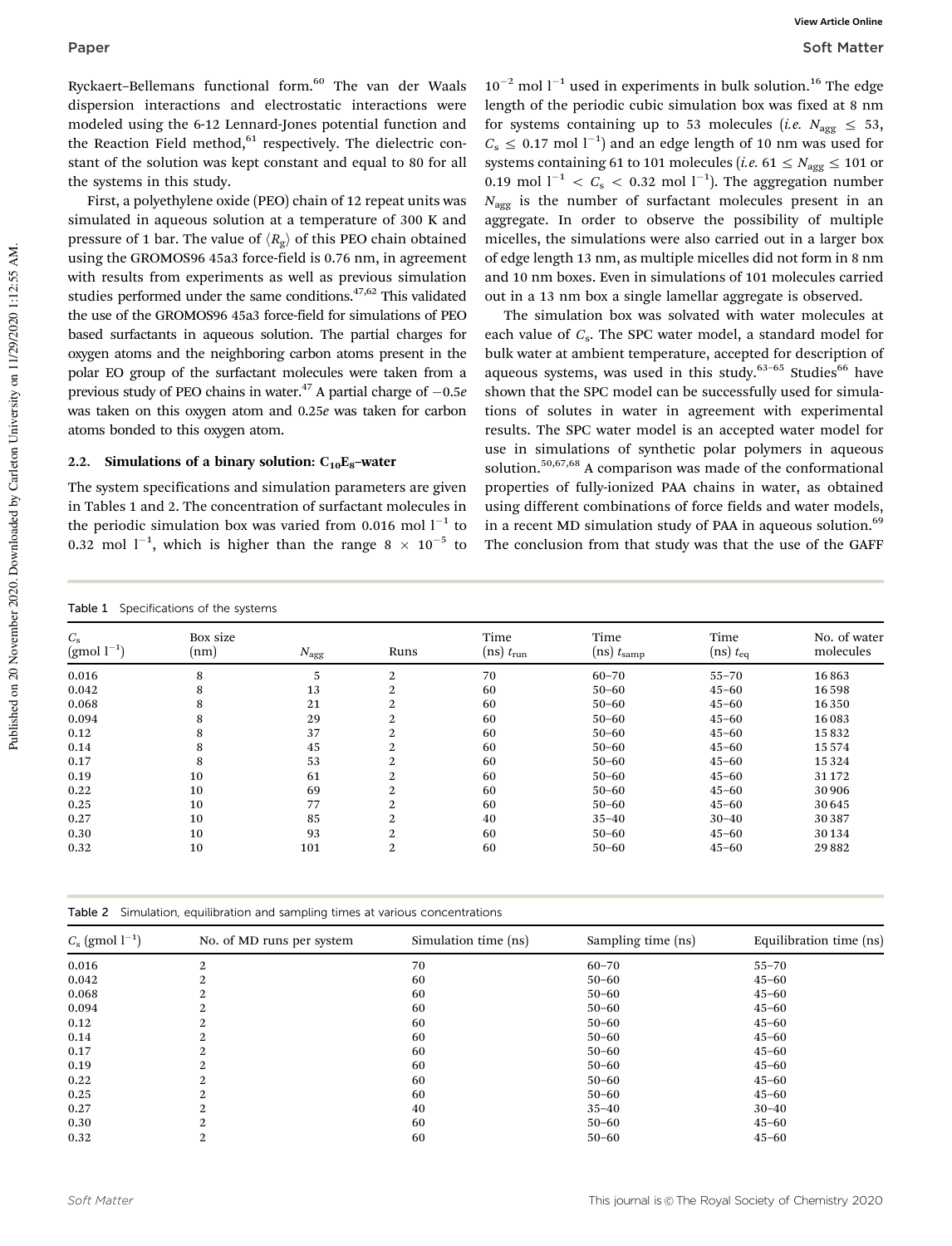force field along with the SPC/E water model (parameters derived from the ab initio RESP charge fitting method) can accurately predict conformational properties such as the radius-of-gyration  $(R_{\mathrm{g}})$  and end-to-end distance  $(R)$  of charged PAA chains in aqueous solution in agreement with experimental values.<sup>69</sup> The use of the Gromos53a6 force field along with the SPC/E water model slightly over-predicts the values of  $R_{\alpha}$  and R of the fully-ionized PAA chain by about 5%. However, such comparisons for uncharged PAA chains in aqueous solution are not available in the literature. The combination of the GROMOS96 force field along with the SPC water model gives the correct values of the radius of gyration of unionized PAA chains, as known from previous atomistic MD simulation studies.50,52 Therefore, the GROMOS96 force field along with the SPC water model was implemented in this study. The use of the four-site TIP4P water model leads to a significant increase in computational cost, so it was not chosen for this study.

For the first set of simulations (denoted set-I), a coiled initial conformation was taken for surfactant molecules in all systems. For the second set of simulations (denoted set-II), an extended initial conformation was taken for surfactant molecules. Thus, the simulations for each system were carried out with two completely different initial conformations and orientations of the surfactant molecules and polymer chains, for obtaining appropriate sampling and time-averaging of properties. Simulations of the precise experimental concentration conditions were not possible due to the requirement of a periodic simulation box of very large dimensions beyond the scope of the computational resources for carrying out atomistic simulations.

The solvated PAA- $C_{10}E_8$  systems were subjected to energy minimization using the steepest descent method with the convergence criterion of the maximum force on any atom in the system being less than 1000 kJ mol $^{-1}$ , followed by NVT and NPT molecular dynamics each for 100 ps. The equilibration runs were carried out in the NPT ensemble, from which the final period of 10 ns was taken as the sampling time for analysis. For the analysis the coordinates were written after every 500 steps during the trajectory. The simulations were performed at 300 K and 1 bar. All systems were sampled for properties subsequent to establishment of equilibration of the potential energy and the radius-of-gyration of the surfactant molecules and polymer chains.

The cut-off distance for electrostatic interactions was taken as 2 nm and the cut-in and cut-off values for the van der Waals interactions were kept at 1.0 nm and 1.1 nm, respectively. The cut-in value is the distance at which the potential is shifted so that the value of the potential goes to zero at the cut-off distance using the shift function.<sup>70</sup> Trial simulations were carried out with cut-in and cut-off values for van der Waals interactions taken as 1.3 nm and 1.4 nm. These gave similar results to those using 1.0 nm and 1.1 nm. However, the use of longer cut-offs required more computational time for equilibration and sampling. Therefore, smaller values of the cut-offs were chosen for further simulations. Covalent bonds were constrained using the LINCS algorithm, $71$  and accordingly a time step of 2 fs was used to integrate the equations of motion

using the leap-frog algorithm. The atom neighbor-list was updated after every 10 steps using a 1 nm neighbor list cut-off. The V-rescale (velocity rescaling)<sup>72</sup> and Berendsen algorithms<sup>73</sup> were used for the temperature and pressure coupling baths, respectively. The velocity rescaling thermostat is a Berendsen thermostat which has an additional stochastic term that ensures a correct kinetic energy distribution. The velocity rescaling thermostat produces a correct canonical ensemble and has the advantage of a first order decay of temperature deviations with no oscillations.<sup>72</sup> The velocity rescaling thermostat has been used for MD simulations of polymers and proteins in solution.<sup>74,75</sup> Temperature and pressure coupling time constants  $\tau_t = 0.1$  ps and  $\tau_p$  = 0.5 ps, pertaining to the compressibility of water being  $4.5 \times 10^{-10}$  kPa<sup>-1</sup>, were used for coupling to the temperature  $(T = 300 \text{ K})$  and pressure  $(P = 1 \text{ bar})$  baths, respectively.<sup>73,76,77</sup>

#### 2.3. Simulations of a ternary solution: PAA– $C_{10}E_8$ –water

A 30-repeat unit atactic (random occurrence of meso and racemic dyads) PAA chain of molecular weight 2160 Da was used for all simulations corresponding to the experimental system available in the literature. $18$  Two different initial conformations of the PAA chain were taken for carrying out independent simulations: one with a coiled conformation and another with an all trans (extended) conformation. The tacticity sequence of the atactic PAA chain is given in Table 1S in the ESI.† The sequences were generated using Monte Carlo simulations with target Bernoullian statistics for achieving dyad and triad fractions for a vinyl polymer chain that is synthesized using free-radical polymerization in bulk solution.<sup>78,79</sup> These tacticity statistics have been used in recent computational studies on vinyl polymers in aqueous solution<sup>50,52,67,68,80</sup> and have been utilized widely in the field of computational polymer science of vinyl polymer chains.

The periodic simulation box containing surfactant molecules and the polymer was solvated with water. The water molecular geometry (i.e. internal degrees of freedom) was constrained using the SETTLE algorithm. $81$  For the initial configuration of the system, the surfactant molecules and polymer chain were distributed and oriented randomly along with water molecules. In the first stage, the system was subjected to energy minimization using the steepest descent method with an upper limit of force-constraint of 1000 kJ mol<sup> $-1$ </sup> on each atom. In the next stage, NVT and NPT molecular dynamics simulations, each for 100 ps, followed by equilibration runs in the NPT ensemble, were carried out. The final 10 ns of the trajectory was chosen for sampling and time-averaging of properties. The atom coordinates were written after every 500 steps for the purpose of carrying out the analysis. All simulations were performed at a temperature of 300 K and pressure of 1 bar. The simulation run times and sampling times at each concentration are given in Table 1. All systems were sampled for properties subsequent to establishment of equilibration of the system potential energy and the radius-of-gyration of surfactant molecules and PAA chains. The systems simulated using a relatively large periodic box size took significantly more computational time to equilibrate.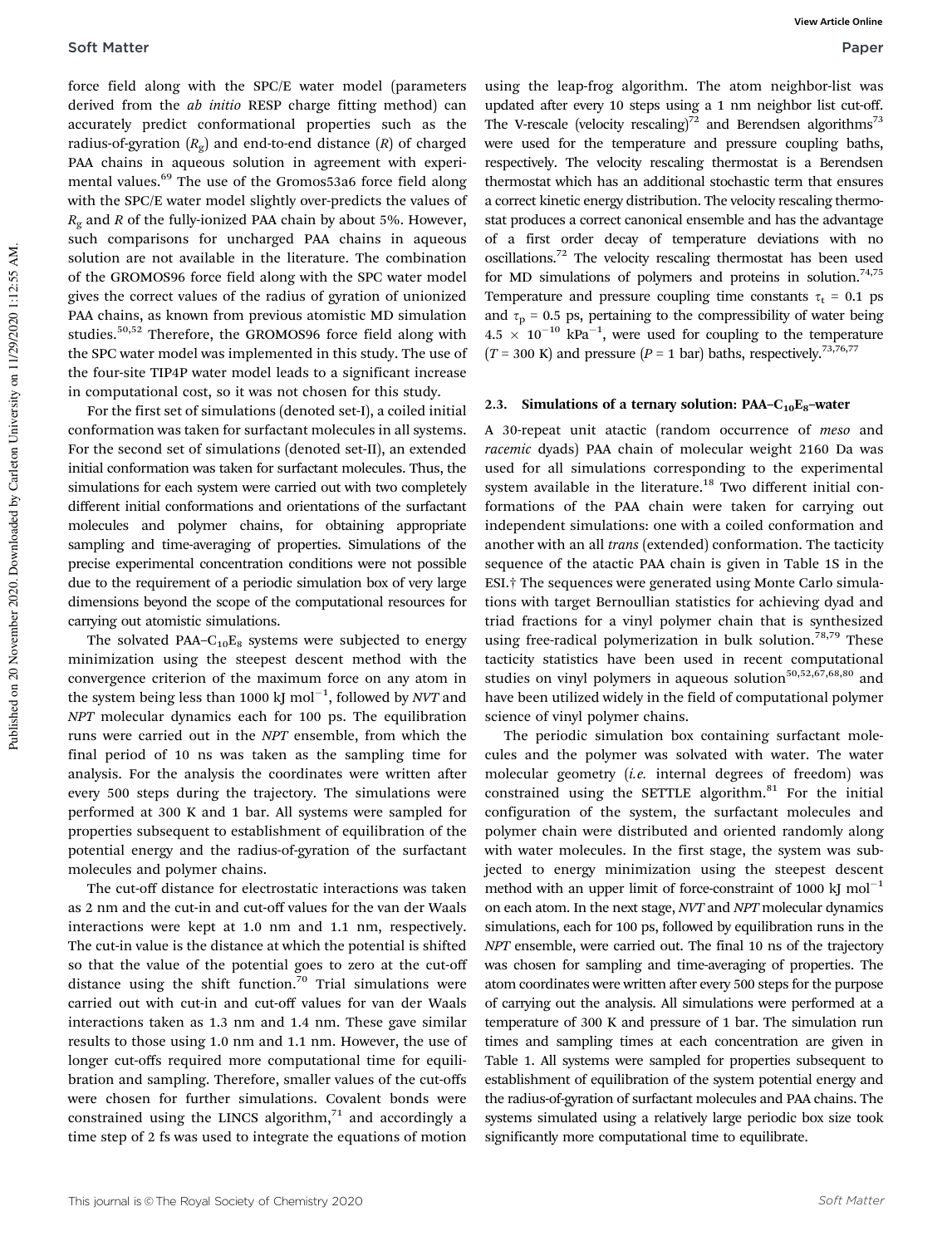## 3. Results and discussion

In order to check for artifacts in the simulations a distance length scale ( $l_{\rm c}$ ) was calculated as given by the relation  $l_{\rm c}$  =  $S_{\rm agg}$  +  $2 \times C_{\rm d}$ , where  $S_{\rm agg}$  is the size of the aggregate and  $C_{\rm d}$  is the cut-off distance for the intermolecular potential. For a spherical micelle  $S_{\text{agg}} = 2R_{\text{mic}}$ , where  $R_{\text{mic}}$  is the radius of the micelle, and for the lamellar aggregate  $S_{\text{agg}} = d_{\text{lam}}$  or  $h_{\text{lam}}$ , the diameter or height, whichever is larger, of the approximately cylindrical aggregate. The simulations are valid without artifacts if  $l_{\rm c}$  is smaller than the size of the simulation box.  $l_c$  at the highest and lowest concentration values *(i.e.* size of aggregates) at which lamellar aggregates form in the ternary and binary solutions was calculated. The calculations were done using visualization and atom coordinates, without having the need to average over the top and bottom surfaces and the width cross-section of the lamellar aggregate, by consideration of the maximum distance values in each case. In the ternary solution at  $C_s = 0.094$  mol  $l^{-1}$ ( $N_{\text{agg}}$  = 29) the values are  $S_{\text{agg}}$  = 3.8 nm and  $l_c$  = 6 nm, which are less than the box size (8 nm). We calculated a hypothetical equivalent spherical aggregate that may have formed at these concentrations  $(i.e.$  aggregation numbers) by equating the volume of the lamellar aggregate to the volume of a sphere, to obtain the radius of a sphere, denoted as  $R_{\text{mic}}$ . The corresponding value of  $R_{\text{mic}}$  is 1.8 nm and the value of  $l_c$  using  $R_{\text{mic}}$  is 5.7 nm, which is also less than the size of the box (edge length 8 nm). Therefore, clearly, there are no artifacts in the simulation. At these higher aggregation numbers lamellar aggregates must form. Similarly, at  $C_s$  = 0.32 mol  $1^{-1}$  ( $N_{\text{agg}}$  = 101), the upper end of the aggregation number studied, the values obtained are:  $l_c$  = 7.7 nm by using the corresponding  $S_{\text{agg}}$  and 7.8 nm using the corresponding  $R_{\text{mic}}$ . The value of  $l_{\text{c}}$  in both cases is significantly less than the box size 10 nm. In the binary system at  $C_s = 0.14$  mol  $1^{-1}$ (*i.e.*  $N_{\text{agg}} = 45$ ) we get  $S_{\text{agg}} = 3.8$  nm and  $l_c = 6$  nm, which are smaller than the size of the simulation box (8 nm). The equivalent hypothetical spherical aggregate radius  $R_{\text{mic}} = 2.1$  nm and  $l_c$  = 6.4 nm, which are smaller in value as compared to the box size (8 nm). At  $C_s = 0.32$  mol  $l^{-1}$  (*i.e.*  $N_{\text{agg}} = 101$ ) in the binary solution we obtain  $S_{\text{agg}}$  = 5.6 nm and  $l_c$  = 7.8 nm, which are smaller than the size of the simulation box (10 nm). For this the corresponding values are  $R_{\text{mic}} = 2.8$  nm and  $l_c = 7.8$  nm for the hypothetical equivalent spherical micelle, which are smaller than the size of the simulation box (10 nm). From these calculations it is clear that  $l_{\rm c}$  is always smaller than the size of the simulation box, so that there are no artifacts in the simulations.

#### 3.1. Binary  $C_{10}E_8$ -water solution

The specifications of the systems are given in Table 1. Snapshots of the equilibrated binary system are given in Fig. 2 and Fig. 1S and 2S as ESI.† The concentration of surfactant in the simulation box has a direct correspondence with the aggregation number of the micellar aggregate formed, as all surfactant molecules are part of the final micellar aggregate formed in the simulation. The concentration of surfactant molecules was varied in the range 0.016 mol  $l^{-1} < C_{\rm s} <$  0.32 mol  $l^{-1}$ . At low concentrations (range 0.016 mol  $l^{-1}$  <  $C_{\rm s}$  < 0.12 mol  $l^{-1}$ )

a single spherical micelle is formed and at higher concentrations (range 0.14 mol  $l^{-1}$  <  $C_s$  < 0.32 mol  $l^{-1}$ ) lamellar aggregates are formed. Spherical aggregates and lamellar aggregates are formed below and above a critical value of the aggregation number, respectively. In order to observe the formation of multiple micelles additional simulations were carried out using a 13 nm box, but multiple micelles do not form and only a single lamellar aggregate is obtained. At  $C_s$  = 0.016 mol  $l^{-1}$  a single micelle is formed. The transition from the micelle phase to the lamellar phase is observed in the range  $0.12 \text{ mol } l^{-1} < C_{\text{s}} < 0.14 \text{ mol } l^{-1}.$ 

#### 3.2. Ternary PAA– $C_{10}E_8$ –water solution

Two independent simulations for each system were carried out with different initial conformations of the polymer: coiled and extended. The tacticity sequence of the polymer chain is given in Table 1S (ESI†). At a fixed value of the concentration of surfactant, the variation of the initial conformation of the polymer did not affect the final morphology of the aggregate. Snapshots of the ternary system are given in Fig. 3 and Fig. 3S and 4S (ESI†). The concentration of surfactant was varied in the range 0.016 mol  $l^{-1}$  to 0.32 mol  $l^{-1}$  (corresponding to the range of aggregation number 5 <  $N_{\text{agg}}$  < 101). At lower values of  $C_{\text{s}}$ (range 0.016 mol  $l^{-1}$  <  $C_{\rm s}$  < 0.068 mol  $l^{-1}$ ; 5 <  $N_{\rm agg}$  < 21) spherical micelles are formed and at higher values (0.094 mol  $l^{-1}$  <  $C_{\rm s}$  < 0.32 mol l<sup>-1</sup>; 29 <  $N_{\rm agg}$  < 101) lamellar aggregates are formed. The concentration range, 0.016 mol  $l^{-1} < C_s$ 0.068 mol  $1^{-1}$ , in which micelles are formed in the ternary system is slightly smaller as compared to the binary system  $(0.016 \text{ mol } l^{-1} < C_{\text{s}} < 0.094 \text{ mol } l^{-1}$ ; 5 <  $N_{\text{agg}} < 29)$  given that in the ternary system the presence of the adsorbed polymer chain would pose some difficulty to pack surfactants into a spherical micelle. At  $C_s$  = 0.016 mol  $l^{-1}$  the formation of micelles takes place in the binary and ternary solutions. Even at low concentration  $C_s = 0.016$  mol  $l^{-1}$  the surfactant molecules interact with the polymer chain, in agreement with experimental data $17$  on this system. The aggregates formed in the ternary solution clearly show the PAA chain adsorbed on the surface of the surfactant aggregate. This is driven by hydrogen bonding between the carboxylic acid groups of PAA and ethylene oxide groups of the surfactant.

#### 3.3. Conformations of the polymer chain

The radius-of-gyration,  $R_{\text{g}}$ , of the PAA chain is shown in Fig. 4. The conformation of PAA is coiled at a lower concentration of surfactant (*i.e.* smaller aggregate size of the surfactant, spherical micelle regime) and extended at a higher concentration  $(i.e.$  larger aggregate size of the surfactant, lamellar micelle regime).  $\langle R_{g} \rangle$  of PAA at the lowest surfactant concentration  $(N_{\text{agg}} = 5; C_{\text{s}} = 0.016 \text{ mol l}^{-1})$  is 0.79 nm, in agreement with the value in dilute aqueous solution obtained from previous studies.<sup>50,53,69</sup> As seen in Fig. 4 there is a clear transition in  $\langle R_{\rm g} \rangle$ of the PAA chain adsorbed on the aggregate, in going from the micellar regime to the lamellar regime. This transition occurs at  $C_s$  = 0.09 gmol  $l^{-1}$  (*i.e.*  $N_{\text{agg}}$  = 24). In the micellar regime PAA wraps around the surfactant micelle in a coiled conformation;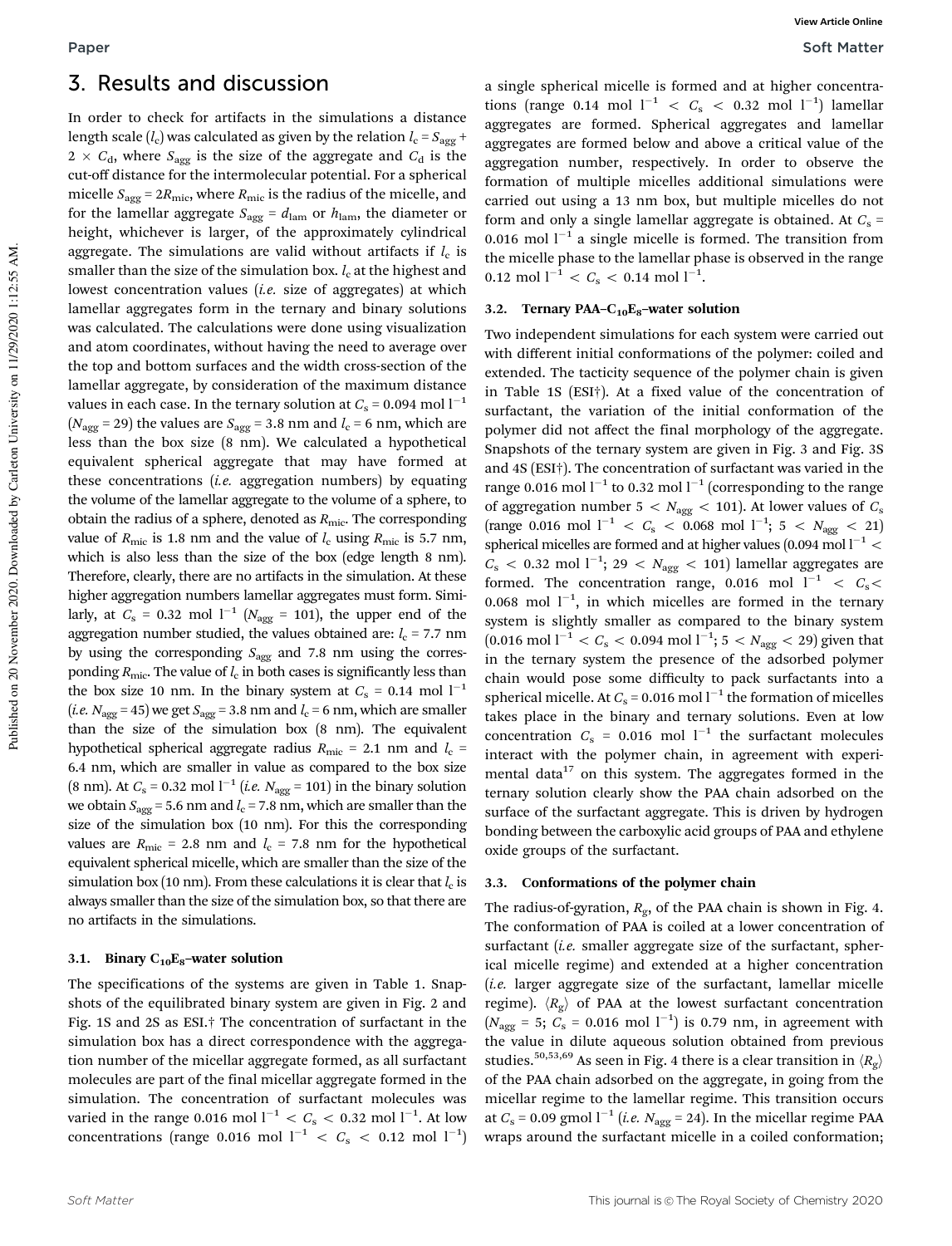

**Fig. 2** Snapshots in the binary solution at different surfactant concentrations. (a)  $N_{\text{agg}} = 5$ , 0.016 gmol  $l^{-1}$ , (b)  $N_{\text{agg}} = 13$ , 0.042 gmol  $l^{-1}$ , (c)  $N_{\text{agg}} = 21$ , 0.069 gmol l<sup>-1</sup>, (d) N<sub>agg</sub> = 29, 0.094 gmol l<sup>-1</sup>, (e) N<sub>agg</sub> = 37, 0.12 gmol l<sup>-1</sup>, (f) N<sub>agg</sub> = 45, 0.14 gmol l<sup>-1</sup>, (g) N<sub>agg</sub> = 53, 0.17 gmol l<sup>-1</sup> (h) N<sub>agg</sub> = 61, 0.19 gmol l<sup>-1</sup>, (i) N<sub>agg</sub> = 69, 0.22 gmol l<sup>-1</sup>, (j) N<sub>agg</sub> = 77, 0.25 gmol l<sup>-1</sup>, (k) N<sub>agg</sub> = 85, 0.27 gmol l<sup>-1</sup>, and (l) N<sub>agg</sub> = 101, 0.32 gmol l<sup>-1</sup>. The magenta colour represents the polar moiety and the blue colour represents the non-polar moiety of the surfactant.

therefore, the value of  $R<sub>g</sub>$  is low. The adsorption and coiling of the PAA chain on the micelle are driven by hydrogen bonding between carboxylic acid groups of PAA and EO groups of the  $C_{10}E_8$  surfactant. For the lamellar aggregates, the polymer chain has to expand and extend itself to be able to adsorb in a site-specific manner for the interaction of COOH groups of PAA and EO groups of  $C_{10}E_8$ .

#### 3.4. Size of the surfactant aggregate

The variation of the micelle radius (*i.e.* size of the micelle) with the concentration of surfactant is shown in Fig. 4. The size of the micelle increases with the aggregation number, which

changes with the surfactant concentration. At low concentration the PAA chain adsorbed on the aggregate surface holds the surfactant molecules together. However, at higher concentration the COOH interacting sites of the PAA chain are saturated with the EO groups of the surfactant molecules and PAA chain expansion and simultaneous enlargement of the aggregate occur. This leads to an increase in the surface area of the micelle with the surfactant concentration. The values of the intermolecular distance within the lamellar aggregate are given in Table 2S (ESI†). The intermolecular distance increases with the aggregation number, which implies that the size of the aggregate increases with the aggregation number. The intermolecular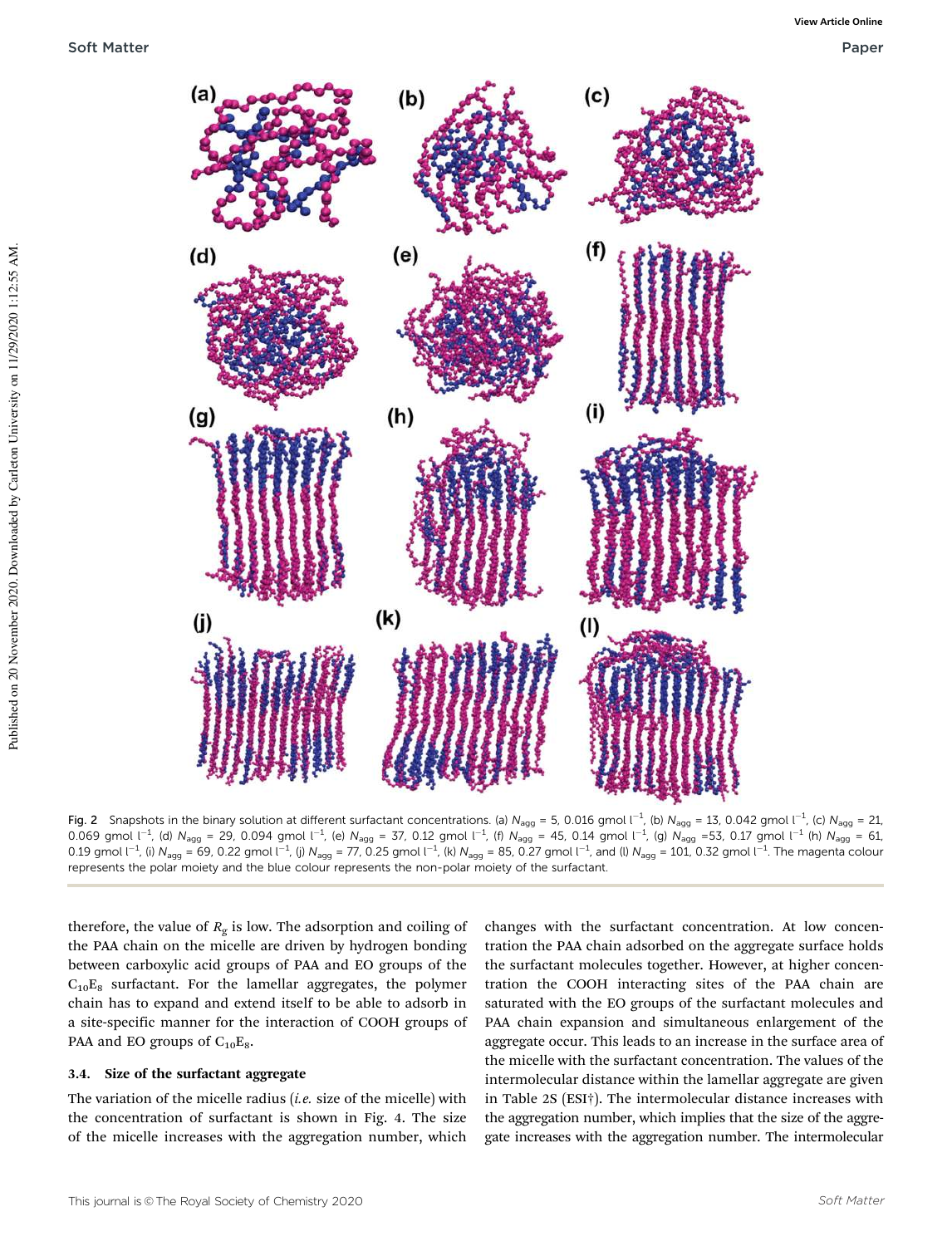

**Fig. 3** Snapshots in the ternary solution at different surfactant concentrations. (a)  $N_{\text{agg}} = 5$ , 0.016 gmol  $\text{I}^{-1}$ , (b)  $N_{\text{agg}} = 13$ , 0.042 gmol  $\text{I}^{-1}$ , (c)  $N_{\text{agg}} = 21$ , 0.069 gmol l<sup>-1</sup>, (d) N<sub>agg</sub> = 29, 0.094 gmol l<sup>-1</sup>, (e) N<sub>agg</sub> = 37, 0.12 gmol l<sup>-1</sup>, (f) N<sub>agg</sub> = 45, 0.14 gmol l<sup>-1</sup>, (g) N<sub>agg</sub> = 53, 0.17 gmol l<sup>-1</sup>, (h) N<sub>agg</sub> = 61, 0.19 gmol l<sup>-1</sup>, (i) N<sub>agg</sub> = 69, 0.22 gmol l<sup>-1</sup>, (j) N<sub>agg</sub> = 77, 0.25 gmol l<sup>-1</sup>, (k) N<sub>agg</sub> = 85, 0.27 gmol l<sup>-1</sup>, and (l) N<sub>agg</sub> = 101, 0.32 gmol l<sup>-1</sup>. The magenta colour represents the polar moiety, the blue colour represents the non-polar moiety of the surfactant and the green color represents the polymer chain.

distance is more in the case of aggregates in the binary solution as compared to the ternary solution, which shows the closer packing of the surfactant molecules in the presence of PAA. The values of  $d_{\text{lam}}$  and  $h_{\text{lam}}$ , the cross-section size and height of the cylinder approximately representing the lamellar aggregates in the binary and ternary solutions, are given in Table 2S of the ESI.<sup>†</sup> The  $d_{\text{lam}}$ values of the lamellar aggregate increase by a factor of 2 with an increase in concentration (i.e. aggregation number) from the lowest to the highest values, in the lamellar phase regime.

However, the  $h_{\text{lam}}$  value of the lamellar aggregate remains roughly constant across these aggregation numbers in the binary and ternary solutions.

#### 3.5. Geometry of micelles

The values of the aspect ratio  $(\Phi)$  and the eccentricity  $(e)$  of the micelle (in the spherical micelle regime) were calculated using the standard relations<sup>82</sup> provided as eqn  $(S2)$  and  $(S3)$  in the ESI.<sup>†</sup> For a sphere,  $e = 0$  and  $\Phi = 1^{83}$ . The geometry of the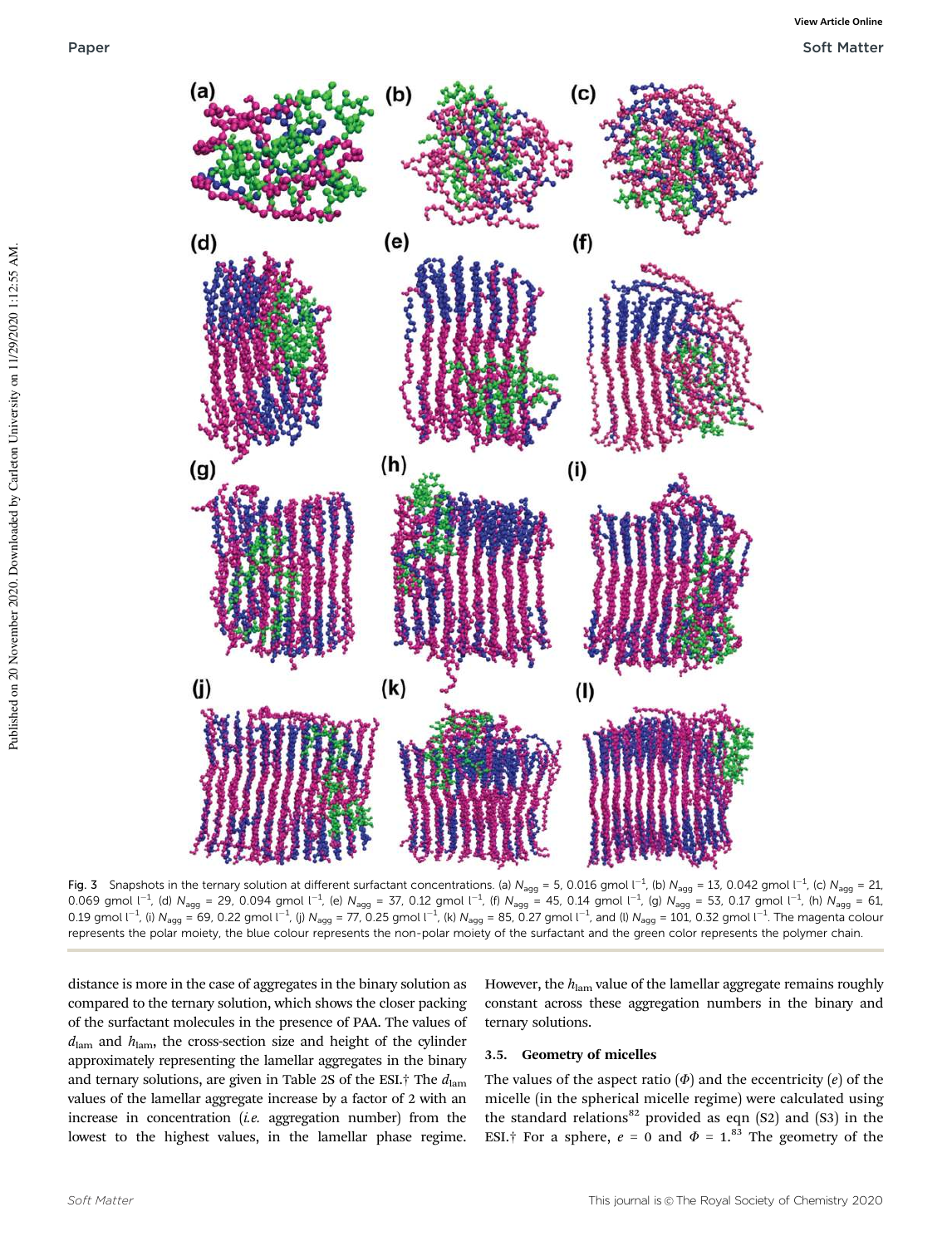

Fig. 4 Average of the principal components of the radius-of-gyration  $\langle R_{\alpha} \rangle$  of the PAA chain averaged over MD run trajectories for two different tacticity sequences and the radius of the micellar aggregate  $R$  formed in the binary solution. The equation for the linear fit is  $\langle R_g \rangle = 2.961 \times C_s +$ 0.7476 in the micellar regime and  $\langle R_{g} \rangle = 0.797 \times C_{\rm s} + 0.944$  in the lamellar regime. The inset figure shows the variation of  $\langle R_{\alpha} \rangle$  of the PAA chain with the same axis labels as the main plot.

simulated  $C_{10}E_8$  micelles was characterized using the aspect ratio  $(\Phi)$  and eccentricity  $(e)$ , which are shown in Fig. 5 and Fig. 5S and 6S of the ESI.† 20–30 ns were required to form a micelle of reasonable sphericity, as noted by the fluctuations of these geometric quantities in the MD trajectories. Linear fits of the simulated data of the eccentricity and aspect ratio, taking into consideration the fluctuations, gave the relations  $e =$  $(-0.0032~\pm~2~\times~10^{-6})~\times~N_{\text{agg}}~+~(0.227~\pm~0.0016)$  and  $\varPhi$  =  $(-0.0054 \pm 4 \times 10^{-6}) \times N_{\text{agg}} + (1.518 \pm 0.0033)$ . The detailed procedure for fitting a straight line to the data of the eccentricity and aspect ratio is provided in the ESI† (eqn (S12)–(S21)). The values of e and  $\Phi$  show fluctuations in the range 0.15 to 0.25 and 1.3 to 1.5, respectively. These values show that the aggregate formed in the simulations corresponds to a spherical micelle.<sup>83</sup>  $\Phi$  and *e* decrease with N<sub>agg</sub>, which implies that the micelles are more spherical at higher  $C_{\mathrm{s}}$  (or  $N_{\mathrm{agg}}$ ) in the spherical micelle regime. The values of  $\Phi$  and e obtained for micelles in the binary solution are higher than those obtained in the ternary solutions, which shows that the



Fig. 5 Aspect ratio  $(\Phi)$  and eccentricity (e) of the micelles in the binary solution in the spherical micelle regime.

micelles simulated in the PAA– $C_{10}E_8$ –water solution are more spherical than those simulated in the binary  $C_{10}E_8$ -water solution. This behavior occurs due to the presence of the PAA chain on the surface of the micelle, which binds with the surfactant molecules and keeps these together in an aggregate via favorable interactions between COOH groups of PAA and EO groups of  $C_{10}E_8$ .

#### 3.6. Solvent accessible surface area (SASA)

The results for the solvent accessible surface area are presented in Fig. 6. The SASA was calculated using the DCLM method.<sup>84</sup> The SASA values of the micelles in the binary solution are greater than those in the ternary solution. In principle the three possible locations where the polymer chain can adsorb are: (i) on the surface of the micelle, (ii) on the hydrocarbon–water interface, and (iii) within the hydrocarbon core. Since simulations were carried out with the surfactant molecules placed randomly inside the simulation box in their initial configuration, there is equal *a priori* likelihood of the occurrence of any of these possibilities. As we have noted, the SASA values of aggregates formed in the binary systems are greater than the values in the corresponding ternary systems. Therefore, it is clear that the PAA chain adsorbs on the surface of the micelle. The visualization snapshots confirm this behavior. On the contrary, if the polymer would have penetrated inside the hydrocarbon core then the SASA of the micellar aggregate would be greater in the ternary system. Clearly, as seen from Fig. 6, the difference between the SASA values in the binary and ternary systems increases with the concentration of the surfactant and aggregation number of the aggregate in solution.

#### 3.7. Thermodynamics: enthalpy of solvation and aggregation

The solvation enthalpy was calculated using thermodynamic relations adopted from a previous implementation for aqueous solutions of amino acids<sup>85</sup> as given by eqn (S7)–(S11) in the ESI<sup>+</sup> section. The values are averaged over 10 ns of sampling time subsequent to the equilibrated trajectory of the final state of the solution (binary or ternary as it may be taken), and over 5 ns for the simulations of reference states (isolated PAA in a vacuum, and pure bulk water in the NPT ensemble), which is sufficient



Fig. 6 Solvent accessible surface area (SASA) of the surfactant aggregates in the binary and ternary solution.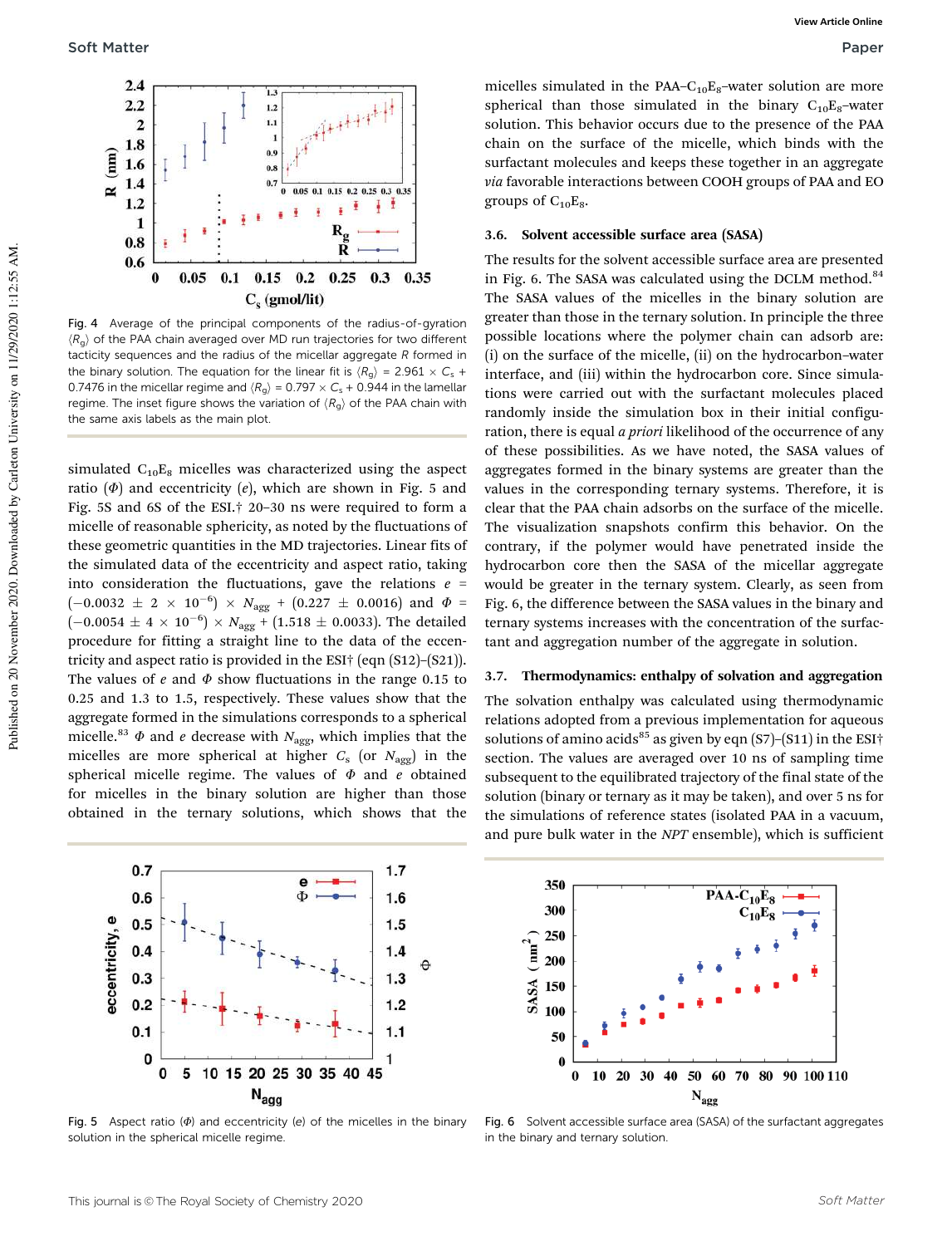for sampling the reference states. The intermolecular potential energy of bulk water using the SPC model in the NPT ensemble was obtained as  $-40.8$  kJ mol $^{-1}$  in agreement with the reported value.<sup>86</sup>

In a similar manner, the total enthalpy of the binary surfactant–water solution, for each system, was obtained. The following quantities were calculated and are presented in Fig. 7 and Table 5S of the ESI:† (i and ii) the enthalpy of surfactant– water solvation  $(\Delta H_{sol})$  in the ternary and binary solutions, (iii) the enthalpy of solvation  $(\Delta H_{sol})$  of the polymer chain in the ternary solution, (iv) the enthalpy of formation of the ternary solution  $(\Delta H_{\text{form}})$ , (v) the contribution of the conformational change of PAA to the enthalpy of solvation of PAA in the ternary solution ( $\Delta H_{\text{conf}}$ ), (vi) the enthalpy of polymer-surfactant binding in the ternary solution  $(\Delta H_{\text{P-S,bind}})$ , (vii) the enthalpy of

aggregation ( $\Delta H_{\text{agg}}$ ) of surfactant molecules in water, and (viii) the enthalpy of aggregation  $(\Delta H_{\text{agg}})$  of surfactant molecules in the ternary solution.

The analysis of the results on the basis of either the concentration of surfactant  $C_s$  or the aggregation number  $N_{\text{agg}}$ would be similar.  $\Delta H_{\rm sol}$  in the ternary and binary solutions becomes more favorable with an increase in  $C_s$ , driven by favorable surfactant–water interactions, which occurs even at low  $C_{\rm s}$ . For the binary solution  $\Delta H_{\rm sol}$  decreases with an increase in  $C_{\rm s}$ , which indicates that the favorable intermolecular interactions between the surfactant and water become stronger with an increase in  $C_s$ . As seen from Fig. 7(b),  $\Delta H_{sol}$  of the polymer chain in the ternary solution becomes more endothermic  $(i.e.$  unfavorable) with an increase in the aggregation number. The interaction between PAA and the surfactant given by



Fig. 7 (a) Enthalpy of solvation interaction between the surfactant and water, (b) enthalpy of solvation interaction between the polymer and water, (c) conformation contribution to the enthalpy of solvation of the polymer, (d) enthalpy of binding between the polymer and surfactant, (e) aggregation enthalpy of the surfactant in water, and (f) enthalpy of formation of the ternary solution. The error values in the enthalpy calculations are less than 5%.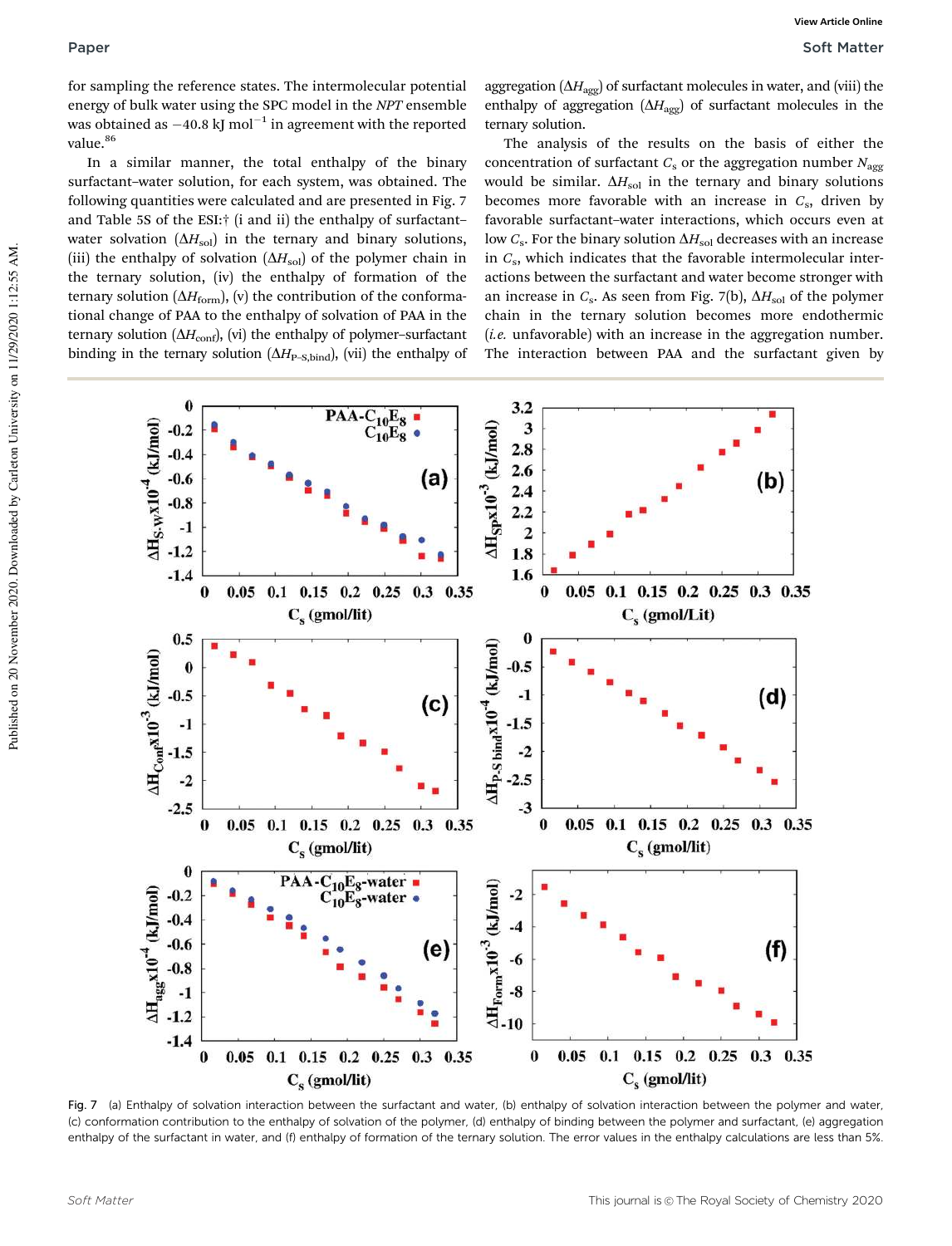$\Delta H_{\text{P-S,bind}}$  is exothermic in the entire concentration range and increases with  $C_{\rm s}$ . As seen from Fig. 7(c), the energetic contribution of the conformational change of PAA to the solvation enthalpy of the polymer in the ternary solution,  $\Delta H_{\text{conf}}$ , is clearly exothermic for the entire range of  $C_{\rm s}$ , with the exception of the very dilute conditions of  $C_{\rm s} \leq 0.07$  gmol  $l^{-1}$  (*i.e.*  $N_{\rm agg} \leq 21$ ). Interestingly, in the narrow concentration range 0.068 gmol  $l^{-1}$  <  $C_{\rm s}$  < 0.094 gmol  ${\rm l}^{-1}$  (21–29 for  $N_{\rm agg}$ ), there  $\Delta H_{\rm conf}$  shows a transition from endothermic to exothermic, which is directly associated with the transition from the micellar phase to the lamellar phase.

The data obtained on the enthalpy change of binding of the PAA chain to the aggregate, denoted by  $\Delta H_{\text{P-S,bind}}$ , with respect to the reference states of an isolated PAA chain in a vacuum and the surfactant–water binary solution, with the intermolecular interactions between the polymer and surfactant taken into account, is shown in Fig. 7(d).  $\Delta H_{\text{P-S,bind}}$  is exothermic in the entire range with the behavior similar to that shown by  $\Delta H_{\text{conf}}$ . Thus, the intermolecular interaction between PAA and the surfactant is conformationally cooperative in the entire concentration range.

The behavior of  $\Delta H_{\text{agg}}$ , calculated as the enthalpy change for the formation of the surfactant aggregate with the reference states being the isolated surfactant molecules in a vacuum, denoted as  $\Delta H_{\text{age}}$ , in the ternary and binary solutions, is shown in Fig. 7(e).  $\Delta H_{\mathrm{agg}}$  is exothermic for all values of  $C_{\mathrm{s}}$  in the binary and ternary solutions, which implies that aggregate formation is thermodynamically favored, as expected.<sup>39</sup> This result is in qualitative agreement with the theoretical model<sup>39</sup> of the free energy change of aggregation. The behavior as a function of  $C_s$ or  $N_{\text{agg}}$  is in agreement with the trend observed in an earlier study which showed that the free energy change is more exothermic at higher aggregation numbers.<sup>39</sup> As the entropy change for aggregation is positive  $(i.e.$  unfavorable), a negative change of the enthalpy of aggregation, wherein it is well-known that it has a dominant influence on the free energy change, would be in qualitative agreement with the negative free energy change (i.e. of being favorable) and its variation with the aggregation number, as known from previous studies<sup>39,40</sup> in the literature.

As shown in Fig. 7(f), the enthalpy of formation  $\Delta H_{\text{form}}$  of the ternary solution is exothermic in the entire concentration range. Our simulations are able to thermodynamically describe the formation of the polymer–surfactant–water ternary solution of a non-ionic water-soluble polymer, a non-ionic surfactant, and water, as the results of the enthalpy change qualitatively mimic those of the free energy change, which, as expected, must be exothermic. The value of  $\Delta H_{\text{form}}$  becomes more exothermic with an increase in  $C_{\rm s}$ , which implies that the formation of lamellar aggregates in the PAA– $C_{10}E_8$ –water system is more favored as compared to spherical micelles at those aggregation numbers. The micellar range does exist but it is confined to a shorter range ( $N_{\text{agg}} = 5$ ,  $C_s = 0.016$  to  $N_{\text{agg}} = 21$ ,  $C_s$  = 0.068 mol  $l^{-1}$ ) as compared to the range for the formation of the lamellar aggregate. While the data for  $\Delta H_{\text{form}}$  of the binary  $(C_{10}E_8$ -water) solution is not provided here, it is

important to note that the range for which spherical micelles exist is larger in the binary solution  $(5 < N_{\text{agg}} < 37)$  as compared to the ternary solution ( $5 < N_{\text{agg}} < 21$ ). This portrays the situation of a lamellar aggregate being more favorable than a spherical micelle for the adsorption of a non-ionic polymer on a non-ionic surfactant aggregate, and for the formation of the ternary aqueous solution containing the polymer adsorbed on the surface of the surfactant aggregate. Therefore, clearly, the formation of lamellar aggregates is more favorable as compared to spherical micelles in the PAA– $C_{10}E_8$ –water system at higher values of the aggregation number. These results are important as these are not known from experimental study<sup>16</sup> of this system.

#### 3.8. Structure of polymer–surfactant complexes

3.8.1. Radial distribution functions. The RDFs involving carbonyl oxygen (O1 of the  $C=O$  group of PAA), hydroxyl oxygen (O2 of the –OH group of PAA) and water oxygen (OW) with respect to the polar groups (ethylene oxide, EO) and non-polar groups (CH<sub>2</sub>) of the C<sub>10</sub>E<sub>8</sub> surfactant are shown in Fig. 8, and Fig. 7S–9S of the ESI† section. Here a non-polar group refers to those in the hydrocarbon tail of the surfactant consisting of carbon atoms (C1, C2, C3, C4, C5, C6, C7, C8, C9 and C10) and a polar moiety refers to ethylene oxide groups (Oa, C9, C10, Ob, C11, C12, Oc, C13, C14, Od, C15, C16, Oe, C17, C18, Of, C19, C20, Og, C21, C22, Oh, C23, C24, OS and HS). The atom names are specified as shown in Fig. 1. The peak position of the RDF of the O1–P pair is located at 0.33 nm and that of the O1–NP pair is at 0.39 nm for  $C_s = 0.016$  mol  $l^{-1}$ . The peak position of the curve for the O2–P pair is at 0.26 nm and that of the O2–NP pair is at 0.36 nm for  $C_s = 0.016$  mol  $l^{-1}$ . A similar structure is observed at higher aggregation number and surfactant concentration.

A comparison of the RDFs of carbonyl oxygen O1 (of  $C=O$ ) with respect to the polar (EO) and non-polar ( $CH<sub>2</sub>$ ) groups of the surfactant, on the basis of the location of the first peak positions, shows that the polar EO groups are located closer to the O1 oxygens of PAA. A similar behavior of the structure is seen for the hydroxyl O2 oxygens of PAA. These values indicate that PAA interacts strongly with the polar groups of the surfactant aggregate as compared to the non-polar hydrocarbon groups, and it is adsorbed on the surface of the micelle. These RDFs indicate that the polymer chain positions itself near the polar groups of the surfactant chains and it is neither present at the hydrocarbon–water interface nor solubilized in the interior region of the micelle. This behavior, interestingly, is similar to the results and behavior of polyacrylate polyelectrolytes and uncharged PAA interacting with CTAC cationic surfactant micelles.<sup>45</sup>

The RDFs shown in Fig. 8(c) indicate that water molecules interact favorably and preferentially with the polar groups rather than the non-polar groups of the surfactant. This is corroborated by the results of the density profile of water as shown in Fig. 9. This phenomenon is the hydrophobic effect, $24$ which is the key driving force for the formation of such micelles. The non-polar groups of the surfactant avoid contact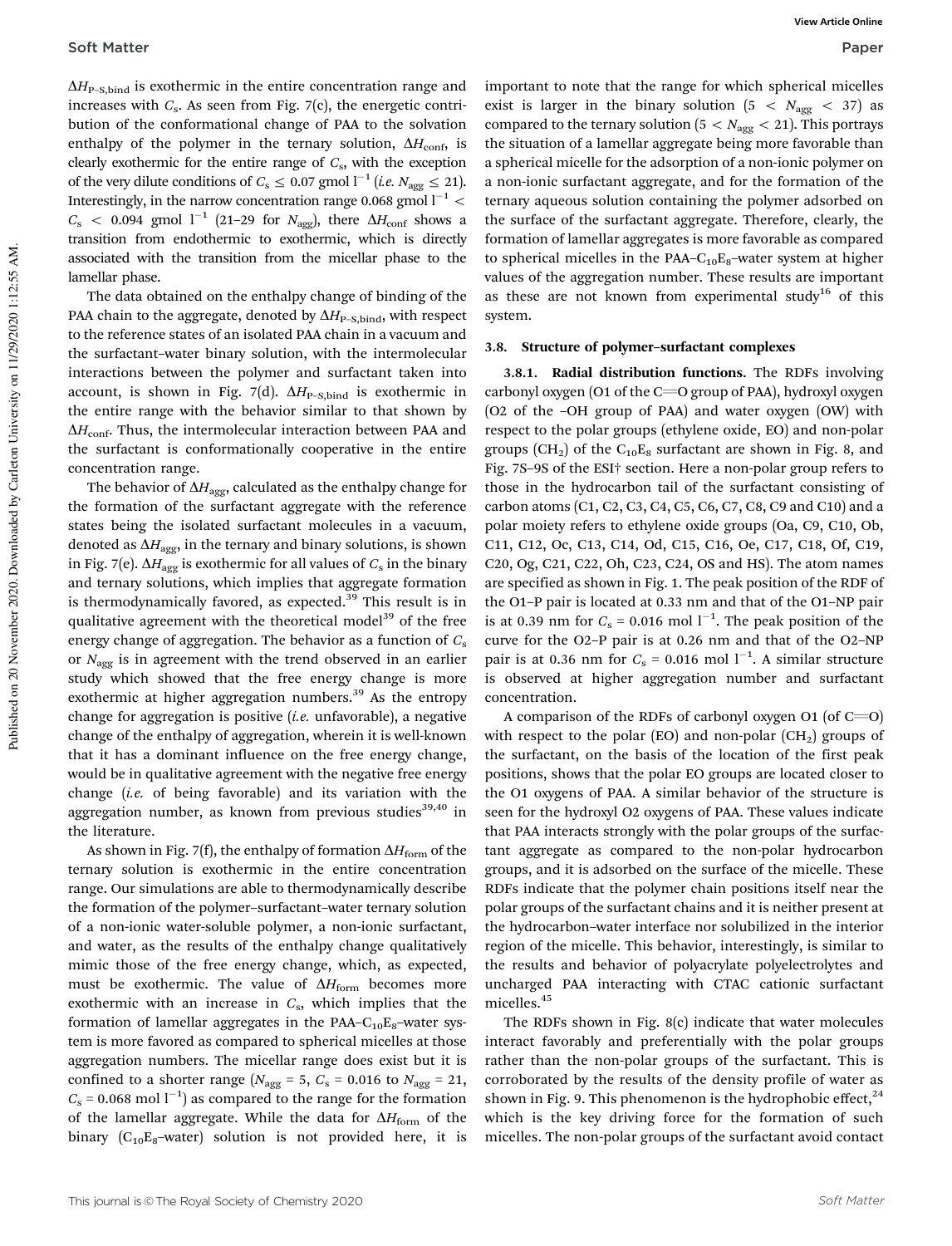

Fig. 8 (a) RDFs for carbonyl oxygen (O1) of PAA with the polar (P) and non-polar (NP) parts of the surfactant in the ternary solution at different values of  $C_{s}$ . (b) RDFs for carbonyl oxygen (O2) of PAA with the polar (P) and non-polar (NP) parts of the surfactant in the ternary solution at different values of  $C_{s}$ (c) RDFs for carbonyl oxygen (OW) of PAA with the polar (P) and non-polar parts (NP) of the surfactant in the ternary solution at different values of  $C_s$ (d) RDFs of different oxygens with the non-polar parts (NP) of the surfactant at  $C_{\rm s}$  = 0.14 gmol l<sup>-1</sup> in the ternary solution. (e) RDFs of different oxygens with the polar parts (P) of the surfactant at  $C_{\rm s}$  = 0.14 gmol l<sup>-1</sup> in the ternary solution. (f) RDFs of the nonpolar parts (NP) with the nonpolar parts (NP) at different values of  $C_s$ .

with water molecules and cluster themselves to form the core region of the micelle. A comparison of the RDFs of CH<sub>2</sub> groups with respect to O1, O2 and OW (Fig. 8(d)) shows that distinct coordination peaks are present for O1 and O2 but not for OW, due to O1 and O2 being a chemically bonded part of the PAA chain, while water is kept away due to its hydrophilic nature. However, a comparison of the RDFs of the polar EO groups with respect to O1, O2 and OW (Fig.  $8(e)$ ) shows that distinct coordination peaks are present for all three types of oxygen, due to the polar nature of all these atoms and the hydrophilic nature of the EO groups. A comparison of the RDFs of water oxygens OW with respect to the polar EO and the non-polar  $CH<sub>2</sub>$  groups of the surfactant, on the basis of the location of the first peak, shows that there is a distinct peak in the OW–EO RDF which is absent in the OW–CH<sup>2</sup> RDF. This indicates that water shows a clear first coordination shell for its interaction and structure with respect to the polar EO groups and does not exhibit this with respect to the non-polar  $CH<sub>2</sub>$  groups. The interaction of water with the hydrophobic  $CH<sub>2</sub>$  groups of the surfactant has a diffuse intermolecular structure. A comparison of the RDFs shown in Fig. 8(d) and (e) also indicates that, for the polar EO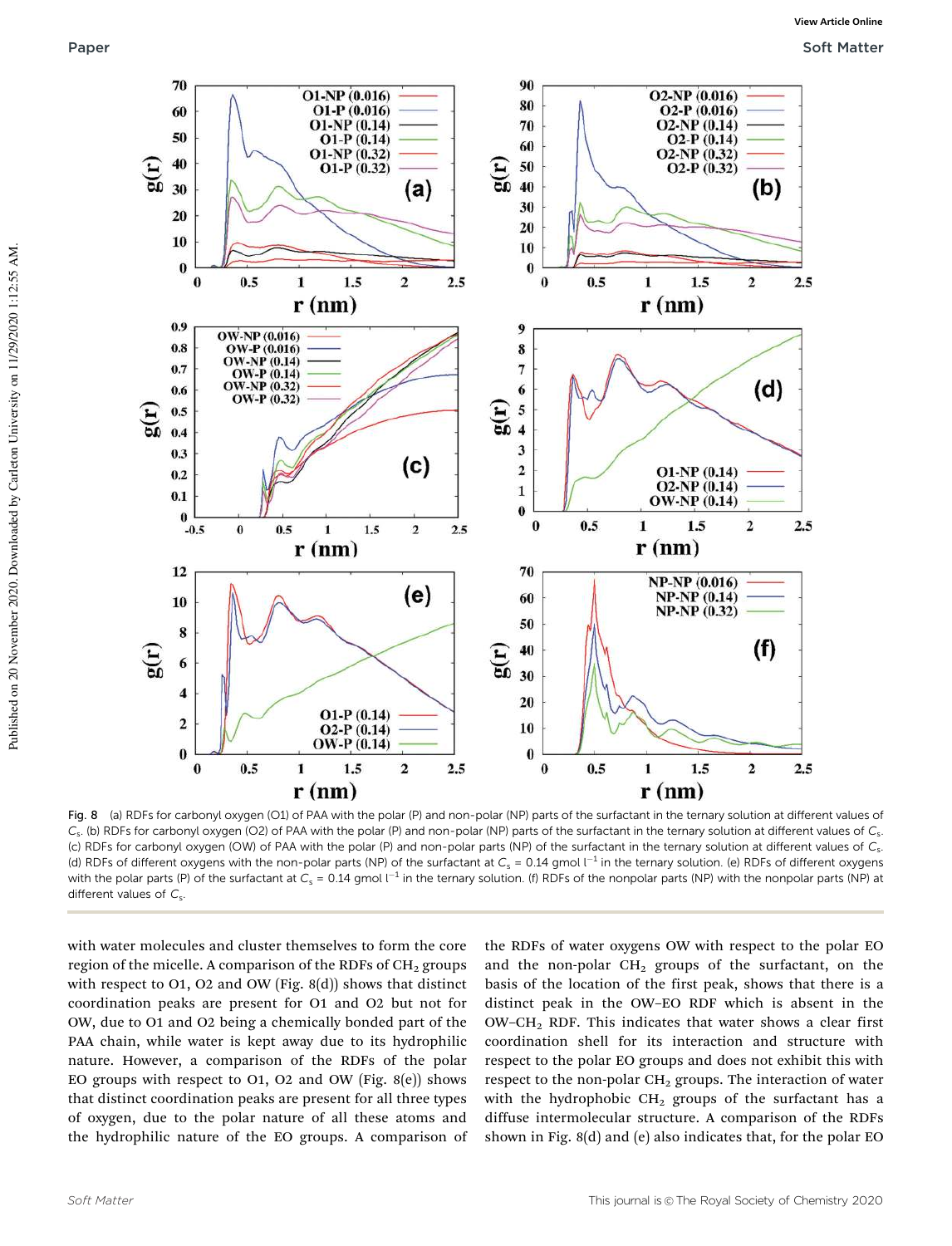

Fig. 9 Density profiles of the atoms and groups within the micellar aggregates for different aggregation numbers. (a)  $N_{\text{a}qq} = 13$ ,  $C_s = 0.042$  gmol l<sup>-1</sup> in the binary solution, (b)  $N_{\text{agg}} = 21$ ,  $C_{\text{s}} = 0.068$  gmol  $l^{-1}$  in the binary solution, (c)  $N_{\text{agg}} = 29$ ,  $C_{\text{s}} = 0.094$  gmol  $l^{-1}$  in the binary solution, (d)  $N_{\text{agg}} = 37$ ,  $C_s$  = 0.12 gmol l<sup>-1</sup> in the binary solution and (e)  $N_{\text{agg}}$  = 21,  $C_s$  = 0.068 gmol l<sup>-1</sup> in the ternary solution.

group of the surfactant, the proximity  $(i.e.$  the intermolecular distance) of the peak positions follows the order:  $02 < 01 <$ OW, while for the non-polar  $CH<sub>2</sub>$  group of the surfactant the proximity of the peak positions follow the order:  $Q_2 < Q_1$ . Therefore, the carbonyl oxygen as compared to the hydroxyl oxygen of PAA is closer to water oxygen.

3.8.2. Radial density profiles. The radial density profiles within the micelles are shown in Fig. 9. As shown in Fig. 9(e), for  $N_{\text{agg}} = 21$  and  $C_{\text{s}} = 0.068$  mol  $l^{-1}$ , the PAA chain is adsorbed on the surface of the micelle, favorably interacting with the polar and the non-polar groups of  $C_{10}E_8$ . Hydrophobic interactions and hydrogen bonding simultaneously aid the formation of the polymer–surfactant complex. For micelles having a small value of  $N_{\text{agg}}$ , water molecules are able to easily penetrate into the micelle (Fig. 9(b) and (c)). Water penetrates inside the micelle for  $N_{\text{agg}} = 21 \ (C_s = 0.068 \text{ mol l}^{-1})$  but not for  $N_{\rm agg}$  = 29 ( $C_{\rm s}$  = 0.094 mol l $^{-1}$ ). It is clear that water shows some penetration into the hydrocarbon core. Water molecules are unable to penetrate inside the micelle at higher aggregation numbers and interact with only the polar EO groups of the surfactant. At low values of  $N_{\text{agg}}$  and  $C_{\text{s}} > \text{CMC}$  ( $N_{\text{agg}} = 5$  and 13) the micelles formed are not structurally well-defined, with some of the hydrocarbon tails of the surfactant molecules being on the surface of the aggregate.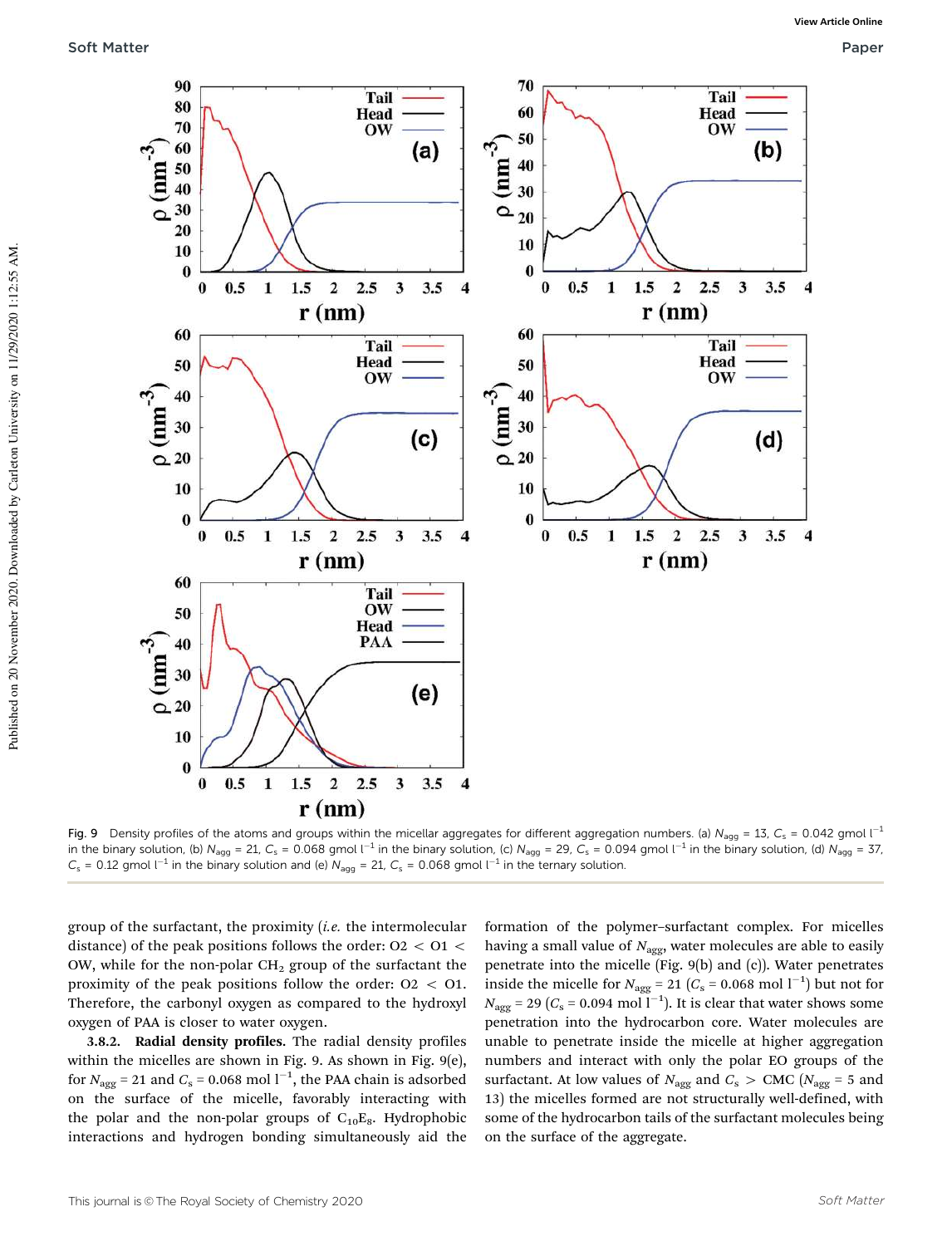

Fig. 10 (a) The PAA–C<sub>10</sub>E<sub>8</sub> HB and PAA–water HB formed by the PAA chain in the ternary solution. HBs are formed between polar oxygens (Oa, Ob, Oc, Od, Oe, Of, Og, and Oh) of C<sub>10</sub>E<sub>8</sub> and hydroxyl groups (O2, HA) of PAA, and between hydroxyl groups (O2, HA) of PAA and water. (b) Number of HBs between C<sub>10</sub>E<sub>8</sub> and water in the ternary and binary solutions per EO group of the surfactant. The HBs occur between polar oxygens (Oa, Ob, Oc, Od, Oe, Of, Og, and Oh) of the surfactant and water. ''HB'' refers to hydrogen bonds.

#### 3.9. Hydrogen bonding

It has been suggested $10,11$  that hydrogen bonding is one of the key driving forces for the formation of polymer–surfactant complex aggregates of water soluble polymers. The structural criterion for the formation of hydrogen bonds (HBs) used in our simulations is as follows: a donor–acceptor distance less than 0.35 nm, and the hydrogen–donor–acceptor bond angle, i.e. H– O  $\cdot$  O bond angle, must be less than 30°.<sup>87</sup> The interactions in the case of non-ionic surfactants come only from weak electrostatics, hydrogen bonding and van der Waals dispersion forces, with hydrogen bonding having a significant contribution among these. The different types of donor–acceptor pairs in the case of PAA interacting with water are known,<sup>51</sup> of which significant HBs are seen to occur between oxygens of the polar EO group and O2HA of PAA as shown by our simulations. The HBs between EO oxygens and O2HA of PAA obtained from the simulations are shown in Fig. 10. The number of these HBs increases with  $N_{\text{agg}}$  and  $C_{\text{s}}$  and this is the major contribution to H-bonding, as originally suggested $88$  by an experimental study. The contribution of other types of HB is negligible and those values are calculated and shown in Fig. 11S–13S as ESI.† The PAA chain, by adopting an extended conformation, is able to interact more favorably and bind with surfactant molecules via hydrogen bonding at higher levels of  $C_s$ . For  $N_{\text{agg}} > 61, C_s > 1$ 0.19 mol  $l^{-1}$  the number of HBs between PAA and the surfactant is almost constant, at a value of 8, which shows that at higher concentrations the PAA chain is saturated with surfactant molecules. At a maximum 8 HBs are formed, which specifically are: hydrogen bonds between O2HA of PAA and oxygens of the polar EO group, per PAA chain. The smallest number of HBs formed by the PAA chain is 4 at the smallest aggregation number 5 ( $C_s$  = 0.016 gmol  $1^{-1}$ ), which is contributed by HBs between O2HA of PAA and oxygens of the polar EO groups. As seen from Fig. 10(a), the number of HBs between PAA and water decreases with an increase in  $N_{\rm agg}$  and  $C_{\rm s}$ .

A ''free'' PAA chain in water forms 2.6 HBs with water per COOH group,<sup>50,51</sup> while the PAA chain as part of the polymersurfactant complex forms 0.7 to 0.4 HBs with water, as seen

from Fig. 10(a). At low values of  $N_{\rm agg}$  or  $C_{\rm s}$  the number of HBs between PAA and the surfactant is less, and hence PAA interacts more with water as compared to the surfactant. Whereas, at high values of  $N_{\rm agg}$  or  $C_{\rm s}$ , the PAA chain is saturated with surfactant molecules, and hence its interaction with water is reduced. The data on the number of HBs between the surfactant and water per EO group of  $C_{10}E_8$  is given in Fig. 10(b). With an increase in  $N_{\rm agg}$  or  $C_{\rm s}$ , the number of EO groups exposed to water is reduced, and therefore the number of HBs decreases with an increase in  $N_{\rm agg}$  or  $C_{\rm s}$  in the binary as well as the ternary solution. The number of surfactant–water HBs is slightly higher in the binary solution.

#### 3.10. Cooperativity between the polymer and surfactant

In the literature, the experimental studies of the PAA– $C_{10}E_8$ – water system $16,17$  and polymer-surfactant mixtures in solution mention ''cooperativity'' between the polymer and surfactant for aggregate formation, but do not provide any analysis or estimation of the mechanism. From our study it is observed that uncharged PAA adopts a coiled conformation in aqueous solution, and undergoes chain extension with an increase in the size of the aggregate. Also, the simulations show that the micellar aggregates are more spherical in the ternary system. These observations suggest that the interaction between the polymer and surfactant is cooperative. It is well-known from experiments that the mean value and distribution of the aggregation numbers of micelles are different in binary and ternary systems, and this could be a measure of polymer– surfactant cooperativity. However, this is difficult to capture using fully atomistic molecular dynamics simulations with explicit solvent due to the requirement of a prohibitively large box.

### 4. Conclusions

The molecular structure and dynamics of aqueous solutions containing poly(acrylic acid) PAA and octaethyleneglycol n-dodecyl ether  $(C_{10}E_8)$  surfactant were investigated using atomistic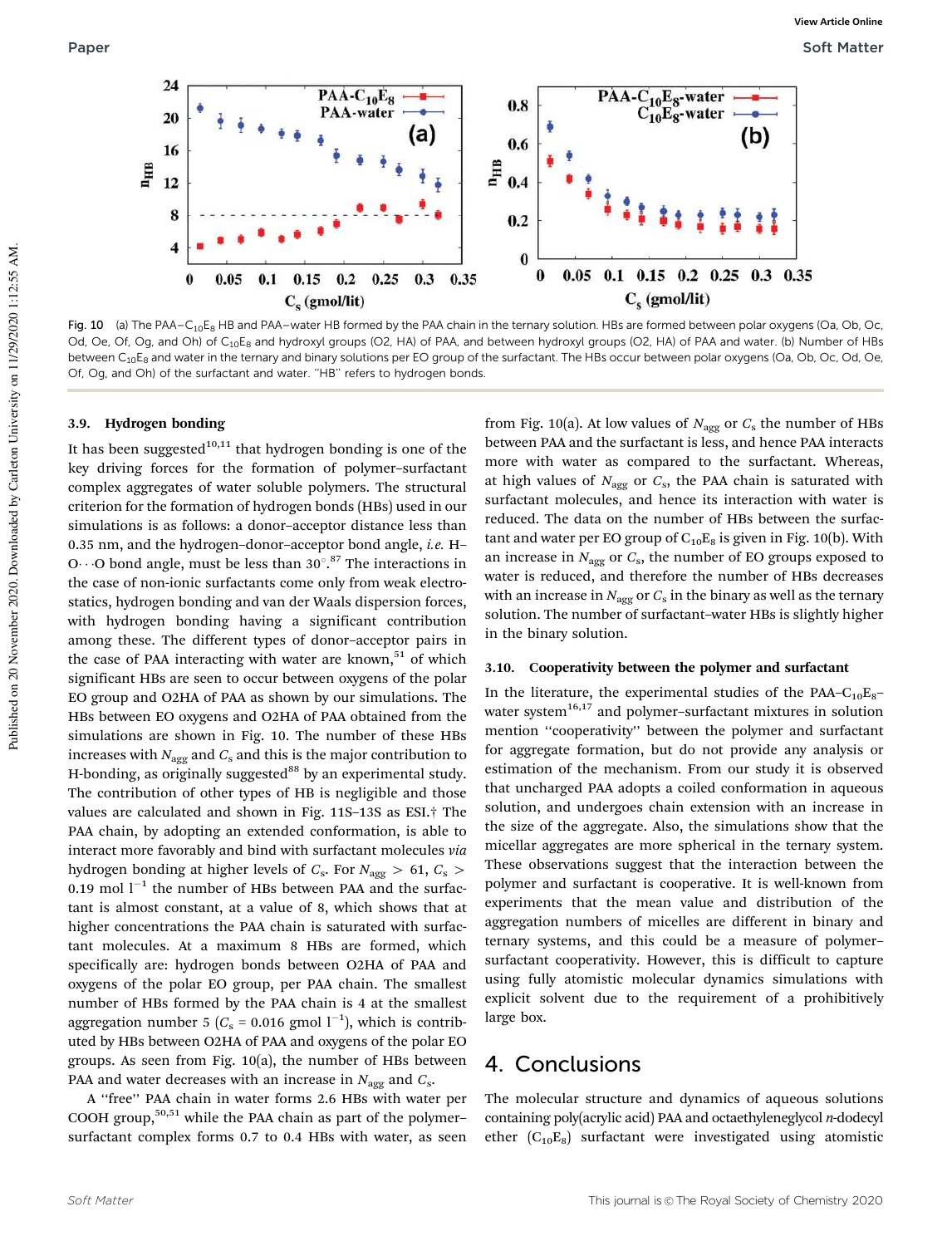molecular dynamics with explicit water molecules as a function of the concentration of the surfactant. The simulation results are in qualitative agreement with experimental results for this particular system. Spherical micelles and anisotropic lamellar aggregates are formed at lower and higher values of the surfactant concentration, respectively. The transition from the micelle phase to the lamellar phase in the binary solution is observed in the concentration or aggregation number range 0.12 mol  $l^{-1} \le C_s \le 0.14$  mol  $l^{-1}$   $(i.e.$  37  $\le N_{\text{agg}} \le 45)$ , whereas in the ternary solution this transition is observed in the range 0.068 mol  $l^{-1} \le C_s \le 0.094$  mol  $l^{-1}$   $(21 \le N_{\text{agg}} \le 29)$ .

For smaller micelles that correspond to smaller values of  $N_{\text{agg}}$ , the PAA chain adsorbs on the micelle surface in a coiled conformation, while for larger micelles that correspond to larger values of the surfactant concentration, PAA adsorbs on the surface of the lamellar aggregate in an extended conformation. The range of aggregation numbers in which micelles are formed in the ternary PAA– $C_{10}E_8$ –water solution is smaller as compared to the range observed in the binary  $\mathrm{C_{10}E_{8}}$ –water solution. Even at low  $C_{\mathrm{s}},$ the  $C_{10}E_8$  molecules interact with the PAA chain, in agreement with experimental data on this system. The values of the aspect ratio  $\Phi$ and eccentricity  $e$  for the micelle aggregates in the binary solution are greater than the values obtained in the ternary solution, which indicates that the micelle aggregates in the ternary solution are more spherical as compared to those formed in the binary  $C_{10}E_8$ -water solution, due to their strong favorable interaction with the PAA chain.

Strong favorable interactions between –COOH groups of PAA and EO groups of  $C_{10}E_8$  occur, which facilitates polymersurfactant interactions in solution as well as adsorption of PAA on surfactant aggregates. This result is supported by computational analysis using RDFs, the solvent accessible surface area (SASA) and atom density profiles. The SASA value of the aggregate in the binary  $(C_{10}E_8$ -water) solution is larger than the value obtained for the ternary system, and so the PAA chain adsorbs on the surface of the aggregate. PAA not only interacts with polar moieties but also with non-polar moieties of the surfactant. The adsorption of PAA on the  $C_{10}E_8$  aggregate is driven by hydrogen bonding between carboxylic acid groups of PAA and EO groups of the surfactant. Interestingly, our simulations show that there is a clear transition in the radius-of-gyration  $\langle R_g \rangle$  of the PAA chain adsorbed on the aggregate, in going from the spherical micellar regime to the lamellar aggregate regime. The adsorption and coiling of the PAA chain on the micelle are driven by the formation of stable hydrogen bonds between carboxylic acid groups of the PAA chain and EO groups of the  $C_{10}E_8$  surfactant. At a low concentration of the  $C_{10}E_8$  surfactant, the water molecules are able to interact with the hydrocarbon core of the micelle. However, at higher concentrations the water molecules are unable to penetrate into the hydrocarbon core, while interacting only with the polar moieties of the surfactant molecules. The polymer chain is able to interact more favorably to bind with surfactant molecules via hydrogen bonding at higher surfactant concentration, as the PAA chain adopts an extended conformation.

The solvation enthalpy of the  $C_{10}E_8$  surfactant in the ternary PAA– $C_{10}E_8$ –water solution indicates that a favorable interaction of water with  $C_{10}E_8$  occurs even at low  $C_s$ . For large values of  $N_{\text{agg}}$  the PAA chain is able to interact more favorably and bind via hydrogen bonding, as it adopts an extended conformation. The intermolecular interaction between PAA and the surfactant is conformationally cooperative in the entire range of surfactant concentration investigated in this study. At higher concentrations of  $C_{10}E_8$  the PAA chain is saturated with surfactant molecules.

The values of the enthalpy of surfactant aggregation show that aggregation is favored in the entire range of concentrations investigated in this study. The number of hydrogen bonds formed between PAA and surfactant molecules increases with  $C_s$  and attains a constant value. The enthalpy of formation of the ternary solution, which is exothermic in the entire concentration range, indicates that the formation of lamellar aggregates is more favorable than spherical micelles. These new structural and thermodynamic results are crucial in furthering our understanding of such systems, and for promoting new experimental studies which are absent in the field. The information obtained from the simulations is in agreement with experimental data available on these systems, and additionally the results presented in this study provide new insights into the molecular level structural and thermodynamic aspects of the micelles, surfactant aggregates and polymer–surfactant complexes in aqueous solutions of non-ionic surfactants and polymers.

## Conflicts of interest

There are no conflicts to declare.

## Acknowledgements

We appreciate the availability of the VIRGO computing cluster within the HPCE at the Indian Institute of Technology Madras on which all NPT MD simulations were carried out. The energy minimization and NVT MD simulations for the initial simulations for each system as well as the analysis and molecular visualizations were carried out on individual Linux workstations.

### References

- 1 B. Jonnson, B. Lindman, K. Holmberg and B. Kronberg, Surfactants and Polymers in Aqueous Solution, John Wiley and Sons: Chichester, UK, 1998.
- 2 J. C. T. Kwak, Polymer–Surfactant Systems, Surfactant Science Series 77; Ed., Marcel Dekker, New York, 1998.
- 3 C. L. Cooper, P. L. Dubin, A. B. Kayitmazer and S. Turksen, Polyelectrolyte-protein complexes, Curr. Opin. Colloid Interface Sci., 2005, 10, 52–78.
- 4 E. D. Goddard and K. P. Ananthapadmanabhan, Interactions of Surfactants with Polymers and Proteins, CRC Press, Boca Raton, FL, 1993.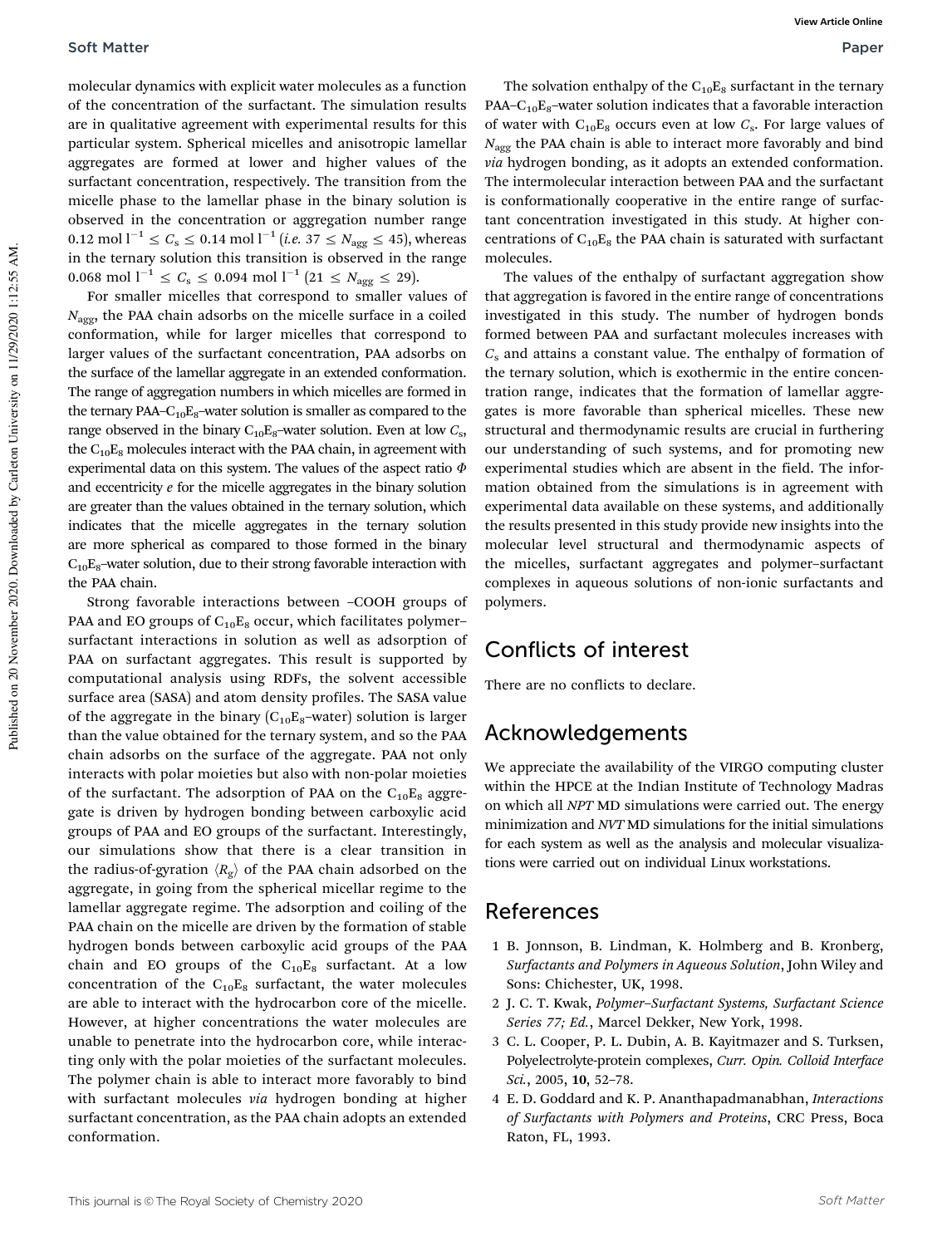- 5 S. K. Tripathy, J. Kumar and H. S. Nalwa, Polyelectrolyte-surfactant interactions in handbook of polyelectrolytes and their applications, American Science Publishers, Stevenson Ranch, CA, 2002.
- 6 M. J. Schick, Nonionic surfactants: physical chemistry, CRC Press, 1987.
- 7 P. Hansson and B. Lindman, Surfactant-polymer Interactions, Curr. Opin. Colloid Interface Sci., 1996, 1, 604–613.
- 8 P. Hansson, Interaction between polyelectrolyte gels and surfactants of opposite charge, Curr. Opin. Colloid Interface Sci., 2006, 11, 351–362.
- 9 R. Dong and J. Hao, Complex fluids of poly(oxyethylene) monoalkyl ether nonionic surfactants, Chem. Rev., 2010, 110, 4978–5022.
- 10 S. Saito, Binding of surfactants by polymers, J. Colloid Interface Sci., 1960, 15, 283–286.
- 11 S. Saito and T. Taniguichi, Effect of non-ionic surfactants on aqueous poly(acrylic acid) solutions, J. Colloid Interface Sci., 1973, 44, 114–120.
- 12 D. J. Mitchell, G. J. Tiddy, L. Waring, T. Bostock and M. P. McDonald, Phase behaviour of polyoxyethylene surfactants with water. Mesophase structures and partial miscibility (cloud points), J. Chem. Soc., Faraday Trans. 1, 1983, 79, 975–1000.
- 13 K. Esumi and M. Ueno, Structure-performance relationships in surfactants, CRC Press, 2003.
- 14 M. Vasilescu, D. F. Anghel, M. Almgren, P. Hansson and S. Saito, Fluorescence study of the interactions between non-ionic poly(ethylene oxide) surfactants and poly(acrylic acid) in aqueous solutions, Langmuir, 1997, 13, 6951–6955.
- 15 D. F. Anghel, S. Saito, A. lovescu, A. Baran and M. Cornitescu, The aggregation of non-ionic surfactants in presence of Poly(methacrylic acid), Colloid Polym. Sci., 2007, 285, 771–779.
- 16 D. F. Anghel, S. Saito, A. Baran and A. lovescu, Interactions between poly(acrylic acid) and non-ionic surfactants with the same poly(ethylene oxide) but different hydrophobic moieties, Langmuir, 1998, 14, 5342–5346.
- 17 D. F. Anghel, S. Saito, A. lovescu and A. Baran, Some critical points in the interaction between homogeneous non-ionic surfactant and poly(acrylic acid), Colloids Surf., A, 1994, 90, 89–94.
- 18 E. D. Errico, D. Ciccarelli, O. Ortana, L. Paduano and R. Sartorio, Interaction between pentaethylene glycol  $n$ -octyl ether and Low molecular weight Poly(acrylic acid), J. Colloid Interface Sci., 2004, 270, 490–495.
- 19 E. D. Errico, D. Ciccarelli, O. Ortana, L. Paduano and R. Sartorio, Interaction between pentaethylene glycol  $n$ -octyl ether and poly(acrylic acid): effect of the polymer molecular weight, J. Colloid Interface Sci., 2007, 314, 242–250.
- 20 C. Maloney and K. Huber, Mixtures of polyacrylic acid and non-ionic surfactant at the water/air interface, J. Colloid Interface Sci., 1994, 164, 463–470.
- 21 S. Saito, Properties of nonionic surfactant-polymethacrylic acid complexes: comparison with the polyacrylic acid complexes, J. Colloid Interface Sci., 1994, 165, 505–511.
- 22 H. Fujimatsu, S. Ogasawara and S. Kuroiwa, Lower critical solution temperature and theta temperatures of aqueous

solutions of non-ionic surface active agents of various poly oxyethylene chain lengths, Colloid Polym. Sci., 1988, 266, 594–600.

- 23 K. Hubert and R. Heinz, Molecular Dynamics Computer simulations of surfactant Monolayers: Monododecyl Pentaethylene Glycol at surface between air and water, J. Phys. Chem. B, 1999, 103, 8493–8501.
- 24 C. Tanford, The hydrophobic effect: formation of micelles and biological membranes, J. Wiley, 2nd edn, 1980.
- 25 P. C. Hiemenz and R. Rajagopalan, Principles of Colloid and Surface Chemistry. Marcel Dekker. Inc, New York, 1997.
- 26 M. J. Rosen and J. T. Kunjappu, Surfactants and interfacial phenomena. J. Wiley, 2012.
- 27 B. Smit, P. A. J. Hilbers, K. Esselink, L. A. M. Rupert, N. M. van Oss and A. G. Schlijper, Structure of a water/oil interface in the presence of micelles: a computer simulation study, J. Phys. Chem., 1991, 95, 6361–6368.
- 28 M. A. Floriano, E. Caponetti and A. Z. Panagiotopoulos, Micellization in model surfactant systems, Langmuir, 1999, 15, 3143–3151.
- 29 J. C. Shelley and M. Y. Shelley, Computer simulation of surfactant solutions, Curr. Opin. Colloid Interface Sci., 2000, 5, 101–110.
- 30 R. D. Groot, Mesoscopic simulation of polymer–surfactant aggregation, Langmuir, 2000, 16, 7493–7502.
- 31 S. Garde, L. U. Yang, J. S. Dordick and M. E. Paulaitis, Molecular dynamic simulations of  $C_8E_5$  micelle in explicit water structure and hydrophobic solvation thermodynamics, Mol. Phys., 2002, 100, 2299–2306.
- 32 S. Abel, M. Waks, M. Massimo and W. Urbach, Effect of surfactant conformation on structure of small size nonionic reverse micelles: a molecular dynamics study, Langmuir, 2006, 22, 9112–9120.
- 33 S. Karaborni, N. M. Van Os, K. Esselink and P. A. J. Hilbers, Molecular dynamics simulations of oil solubilization in surfactant solutions, Langmuir, 1993, 9, 1175–1178.
- 34 S. Karaborni and B. Smit, Computer simulations of surfactant structures, Curr. Opin. Colloid Interface Sci., 1996, 1, 411–415.
- 35 M. Tarek, S. Bandyopadhyay and M. L. Klein, Molecular dynamics studies of aqueous surfactants systems, J. Mol. Liq., 1998, 78, 1–6.
- 36 K. Esselink, P. A. J. Hilbers, N. M. Van Os, B. Smit and S. Karaborni, Molecular dynamics simulations of model oil/ water/surfactant systems, Colloids Surf., A, 1994, 91, 155–167.
- 37 M. Laradji, O. G. Mouritsen, S. Toxvaerd and M. J. Zuckermann, Molecular dynamics simulations of phase separation in the presence of surfactants, *Phys. Rev. E: Stat.*, Nonlinear, Soft Matter Phys., 1994, 50, 1243–1253.
- 38 E. Ruckenstein and R. Nagarajan, Relation between the transition point in micellar size distribution, the CMC, and the cooperativity of micellization, J. Colloid Interface Sci., 1983, 91, 500–506.
- 39 E. Ruckenstein and R. Nagarajan, Theory of surfactant selfassembly: a predictive molecular thermodynamic approach, Langmuir, 1991, 7, 2934–2969.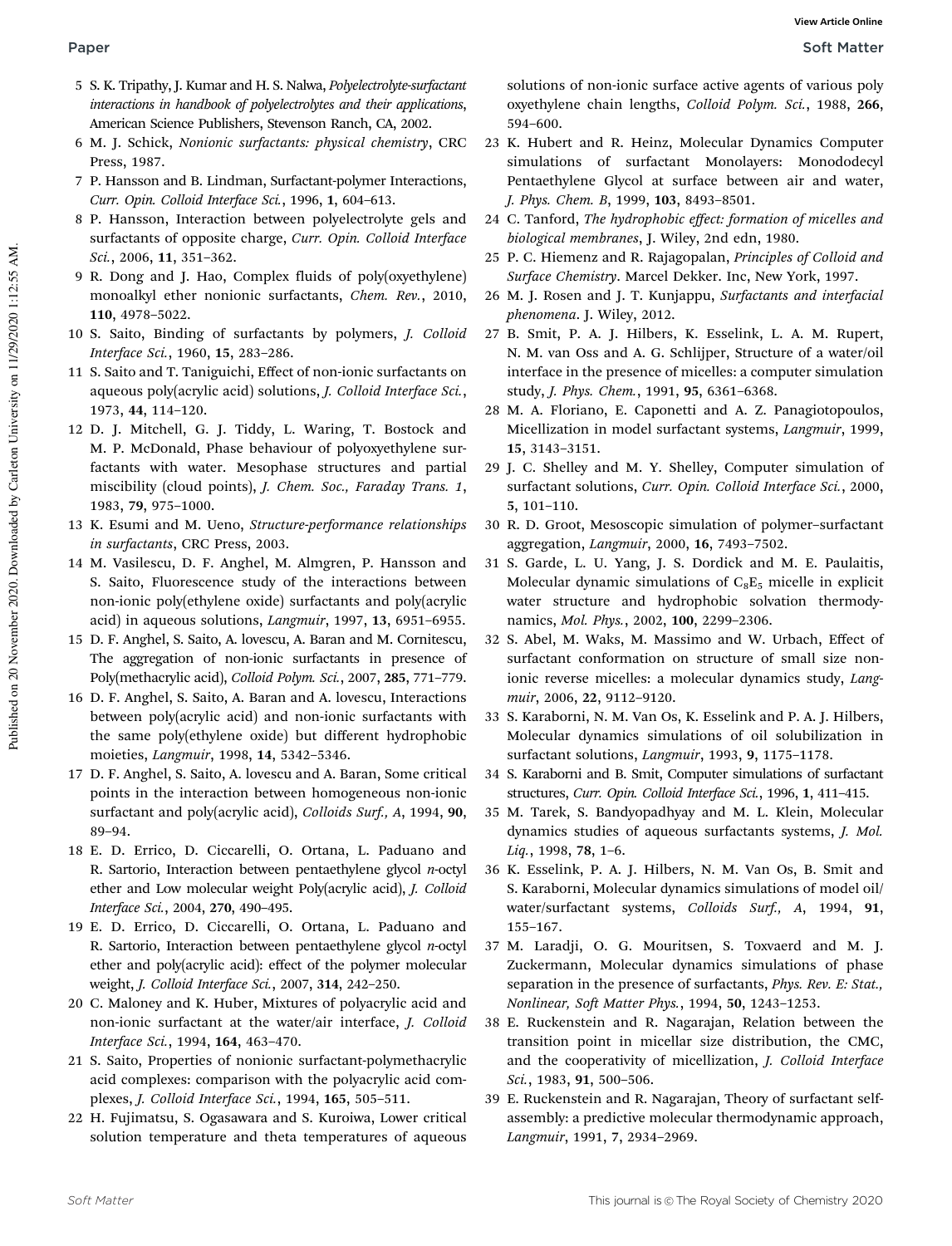- 40 R. Nagarajan, Thermodynamics of nonionic polymer– micelle association, Colloids Surf., 1985, 13, 1–17.
- 41 S. Puvvada and D. Blankschtein, Thermodynamic description of micellization, phase behavior, and phase separation of aqueous solutions of surfactant mixtures, J. Phys. Chem., 1992, 96, 5567–5579.
- 42 S. Puvvada and D. Blankschtein, Molecular-thermodynamic approach used to predict micellization, phase behavior, and phase separation of micellar solutions, Langmuir, 1990, 6, 894–895.
- 43 Y. J. Nikas and D. Blankschtein, Complexation of nonionic polymers and surfactants in dilute aqueous solutions, Langmuir, 1994, 10, 3512–3528.
- 44 A. Shiloach and D. Blankschtein, Predicting micellar solution properties of binary surfactant mixtures, *Langmuir*, 1998, 14, 1618–1636.
- 45 M. S. Sulatha and U. Natarajan, Molecular dynamics simulations of adsorption of poly-(acrylic acid) and poly-(methacrylic acid) on dodecyltrimethylammonium chloride micelle in water: effect of charge density, J. Phys. Chem. B, 2015, 119, 12526–12539.
- 46 S. Hu, Q. Zhu, P. Wang, H. Wang, C. Li and S. Sun, Effect of HPAM hydrolysis degree on cationic mixtures of DTAB/ HPAM: a coarse-grained molecular dynamic simulation, Comput. Mater. Sci., 2018, 153, 134–140.
- 47 B. Z. Shang, Z. Wang and R. G. Larson, Molecular dynamics simulations of Interactions between a sodium dodecyl sulfate micelle and polyethylene oxide polymer, *J. Phys.* Chem. B, 2008, 112, 2888–2900.
- 48 B. Hess, C. Kutzner, D. van der Spoel and E. Lindahl, GROMACS4: algorithms for highly efficient load balanced and scalable molecular simulation, *J. Chem. Theory Comput.*, 2008, 4, 435–447.
- 49 L. D. Schuler, X. Daura and W. F. van Gunsteren, An Improved GROMOS96 force field for Aliphatic Hydrocarbons in the condensed phase, J. Comput. Chem., 2001, 22, 1205–1218.
- 50 M. S. Sulatha and U. Natarajan, Origin of the difference in structural behavior of poly(acrylic acid) and poly- (methacrylic acid) in aqueous solution discerned by explicit-solvent explicit-ion MD simulations, Ind. Eng. Chem. Res., 2011, 50, 11785–11796.
- 51 B. Li, L. Xu, Q. Wu, T. Chen, P. Sun, Q. Jin, D. Ding, X. Wang, G. Xue and A. Shi, Various types of hydrogen bonds, their temperature dependence and water–polymer interaction in hydrated poly(acrylic acid) as revealed by  ${}^{1}H$  solid state NMR spectroscopy, Macromolecules, 2007, 40, 5776–5786.
- 52 M. S. Sulatha and U. Natarajan, Molecular dynamics simulations of PAA–PMA polyelectrolyte copolymers in dilute aqueous solution: chain conformations and hydration properties, Ind. Eng. Chem. Res., 2012, 51, 10833–10839.
- 53 G. Yao, J. Zhao, S. B. Ramisetti and D. Wen, Atomistic molecular dynamic simulation of dilute poly(acrylic acid) solution: Effects of simulation size sensitivity and ionic strength, Ind. Eng. Chem. Res., 2018, 57, 17129–17141.
- 54 R. Chockalingam and U. Natarajan, Molecular Dynamics Simulations Investigation of Structure and Thermodynamic

Properties of Symmetric Poly(styrene-block-acrylic acid)- (PS-b-PAA) Micelle in Salt-Free Aqueous Solution, Macromol. Theory Simul., 2015, 24, 580–594.

- 55 R. Chockalingam and U. Natarajan, Structure and solvation thermodynamics of asymmetric poly(acrylic acid)-b-polystyrene polyelectrolyte block copolymer micelle in water: effect of charge density and chemical composition, Polymer, 2018, 158, 103–119.
- 56 P. Bacle, M. Jardat, V. Marry, G. Mériguet, G. Batôt and V. Dahirel, Coarse-grained models of aqueous solutions of polyelectrolytes: significance of explicit charges, J. Phys. Chem. B, 2019, 124, 288–301.
- 57 A. P. Heiner, L. Kuutti and O. Teleman, Comparison of the interface between water and four surfaces of native crystalline cellulose by molecular dynamics simulations, Carbohydr. Res., 1998, 306, 205–220.
- 58 A. E. Mark, S. P. van Helden, P. E. Smith, L. H. M. Janssen and W. F. van Gunsteren, Convergence properties of free energy calculations: a-cyclodextrin complexes as a case study, J. Am. Chem. Soc., 1994, 116, 6293–6302.
- 59 Materials Studio, Accelerys Software Inc., San Diego, CA.
- 60 J. P. Ryckaert and A. Bellemans, Molecular dynamics of liquid butane near its boiling point, Chem. Phys. Lett., 1975, 30, 123–125.
- 61 I. G. Tironi, R. Sperb, E. P. Smith and V. W. F. Gunsteren, A generalized reaction field method for molecular dynamics simulations, J. Chem. Phys., 1995, 102, 5451–5459.
- 62 K. Devanand and J. C. Selser, Asymptotic behavior and longrange interactions in aqueous solutions of poly(ethy1ene oxide), Macromolecules, 1991, 24, 5943–5947.
- 63 W. L. Jorgensen, J. Chandrasekhar, J. D. Madura, R. W. Impey and M. L. Klein, Comparison of simple potential functions for simulating liquid water, J. Chem. Phys., 1983, 79, 926–935.
- 64 H. Berendsen, J. P. M. Postma, W. F. van Gunsteren and J. Hermans, Intermolecular Forces, ed. Pullman, B., Reidel, Dordrecht, The Netherlands, 1981, pp. 331–342.
- 65 D. van der Spoel, P. J. van Mareen and J. C. A. Berendsen, systematic study of water models for molecular simulation: derivation of water models optimized for use with reaction field, J. Chem. Phys., 1998, 108, 10220.
- 66 R. H. Henchman, Free energy of liquid water from a computer simulation via cell theory, J. Chem. Phys., 2007, 126, 064504.
- 67 R. Chockalingam and U. Natarajan, Dynamics of conformations, hydrogen bonds and translational diffusion of poly(methacrylic acid) in aqueous solution and the concentration transition in MD simulations, Mol. Phys., 2015, 113, 3370–3382.
- 68 P. Sappidi and U. Natarajan, Factors responsible for the aggregation behavior of hydrophobic polyelectrolyte PEA in aqueous solution studied by molecular dynamics simulations, J. Mol. Graphics Modell., 2017, 75, 306–315.
- 69 D. G. Mintis and V. G. Mavrantzas, Effect of pH and molecular length on the structure and dynamics of short poly(acrylic acid) in dilute solution: detailed molecular dynamics study, J. Phys. Chem. B, 2019, 123, 4204–4219.